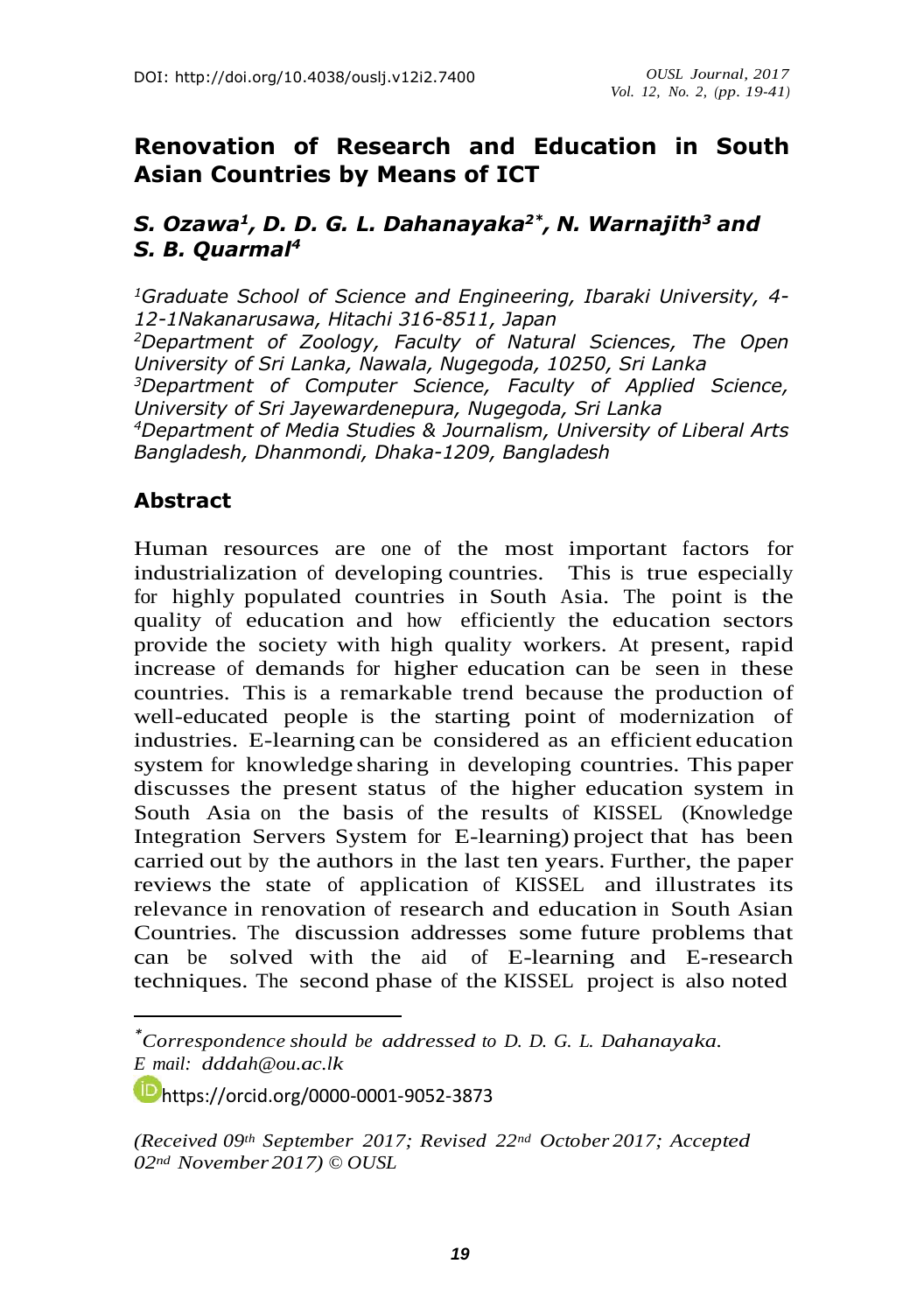in relation to the future problems. In particular, development of new mobile application technique would be important for solving various local and transnational problems in South Asian countries.

Keywords: E-Learning, E-research, ICT, KISSEL, South Asia

## **Introduction**

In the last few decades, there has been a rapid development of industries in South Asian countries. One main driving force for the phenomena has been low cost of labors in developing countries. For this reason, many foreign companies shifted their manufacturing centers to developing countries. Most of the workers are engaged in rather simple jobs in which no specialized abilities are required (Copps & Plimmer, 2013). This process commonly happened in the first stage of industrialization of developing countries. The need for large numbers of low cost workers has been an advantage for highly populated South Asian countries. In the next stage of the industrialization, however, welleducated good quality workers with specialized abilities are required. These people are expected to play important roles in developing their industries further in their own way. The point is the improvement of the higher education systems so that they can produce workers who have enough abilities for performing leadership in the higher stages of industrialization.

The academic staffs of higher education sectors in South Asian countries are making continuous efforts to improve their research and educational activitiesso that they suit for the requirements of various industrial sectors. In order to assist this, the authors have been working for the KISSEL project (Warnajith *et al*., 2012). The KISSEL stands for Knowledge Integration Servers System for E-Learning. It is a web portal network for teachers and researchers in Asia and Pacific countries. It works as a communication platform where they can share the knowledge and experiences of improving education methods with the aid of Information and Communication Techniques (ICT). This paper summarizes the planning and the practice of KISSEL project that has been carried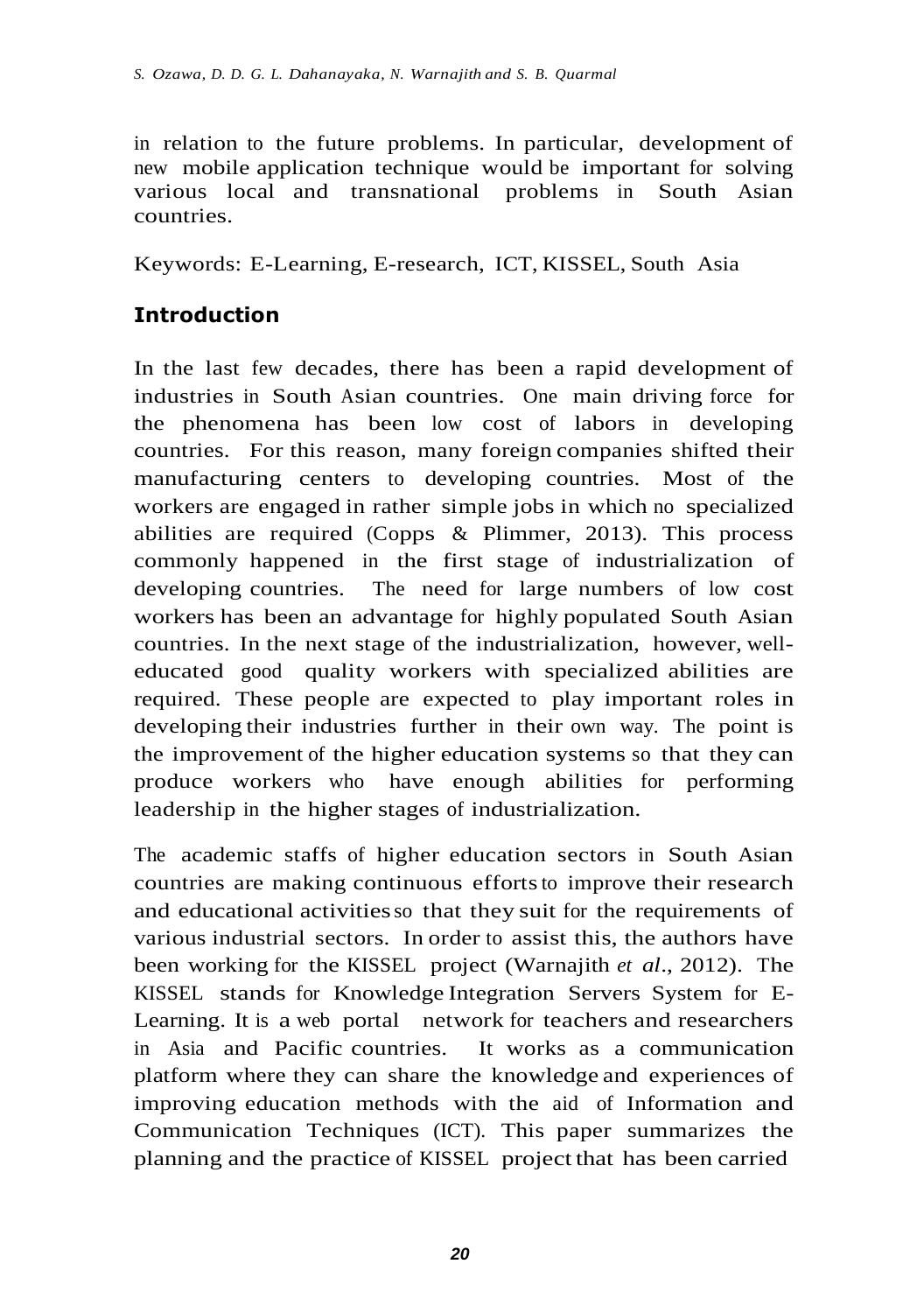out in the last ten years. As a result, it makes clear the future problemsthat could be solved with the aid of ICT. The strategy of the second phase of the KISSEL project is also noted in relation to the future problems.

## **Research and Education by Means of ICT**

In the long history of South Asian countries, a considerable amount of knowledge has been successfully accumulated in various fields of natural, social and human sciences. They have established suitable research methods for studying individual topics of sciences, which are now called "traditional methods" in this paper. If the traditional methods are combined with the latest ICT, new powerful scientific approaches can be established. Eresearch refers to the use of advanced ICTs to support research. E-research aims to ensure research processes are more effective, efficient and collaborative. Let us show this in the following examples of KISSEL contents: i.e., environmental science, Sri Lankan archaeology, social and cognitive psychology, and language education.

# **Environmental Science and ICT**

ICTssuch as satellites, mobile phones or the Internet play a key role in addressing the major challenges related to environmental science including climate change and sustainable development. ICTs are fundamental for monitoring climate change, mitigating and adapting to its effects and assisting in the transition towards a green and circular economy. Further, environmental benefits of ICT applications are evident in areas such as water management, biodiversity protection, pollution reduction and preparedness of climatic change impacts including global warming etc. Applications on ICT related to environmental science in South Asian countries, seem to be meager, which is the one of the key interest areas of the authors.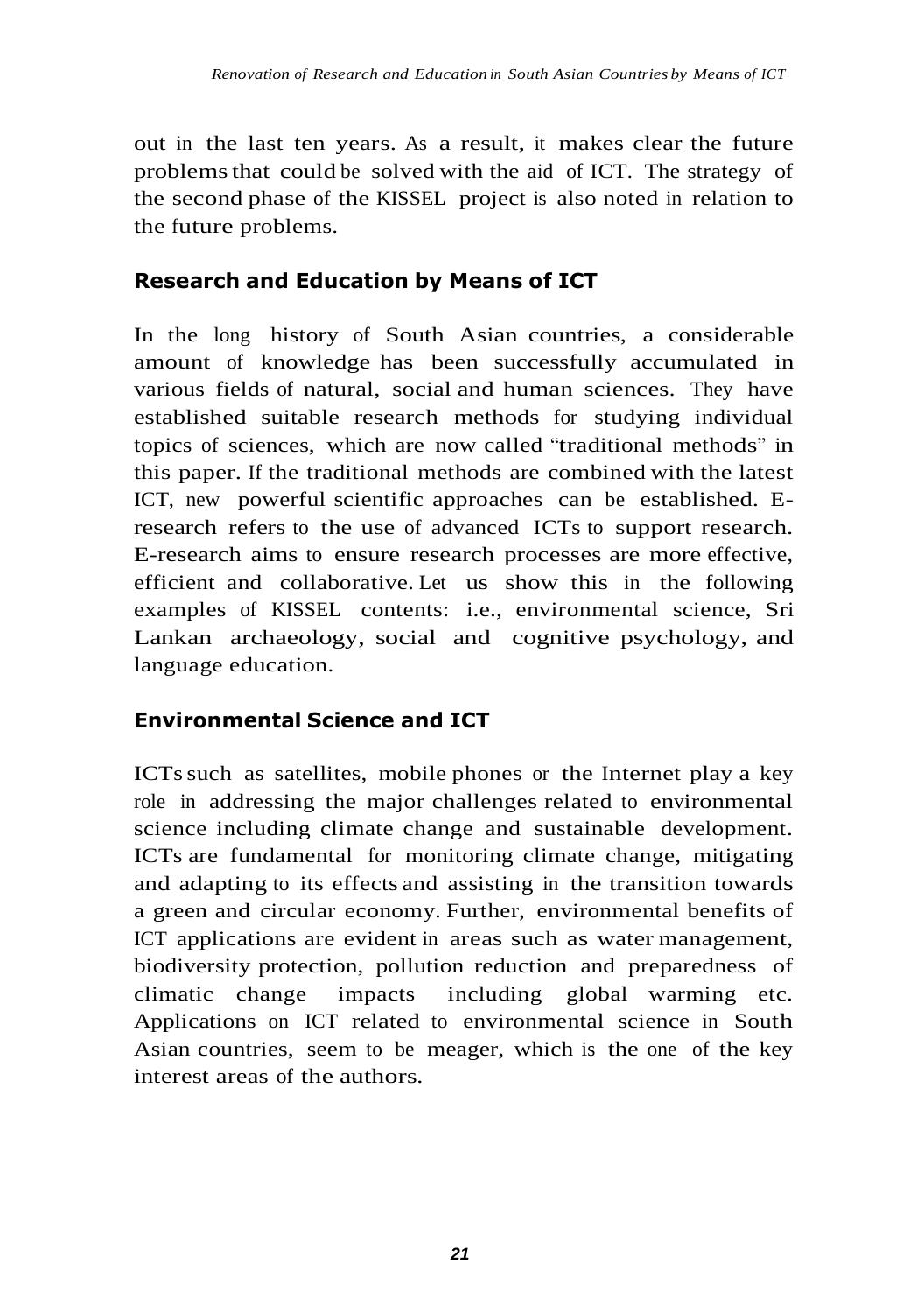Currently, South Asian countries are rapidly experiencing fast economic growth, which often causes considerable environmental changes. Therefore, environmental considerations are taken into account in all spheres of economic development in the region. ICT can be integrated in long-term studies, both retrospective and predictive, in order to anticipate degradation and to take mitigating measures at an early stage. It is also imperative to collect and integrate data from different disciplines. These are essential in the spirit of sustainable development and management, particularly in developing countries, which are often more vulnerable to environmental degradation.

To increase awareness on environment-related problems among the general public including students, researchers, academics and policymakers, ICT can be used as an efficient and effective tool for education. By raising awareness on the role of ICTs, KISSEL is promoting transformative solutions for environmental science that can ensure a sustainable future for South Asian Countries. All the research findings should be easily accessible and presented in a user-friendlymanner. Further, these research data in the form of electronic media can be easily used in education of or training in environmental science. Therefore, development of a database on the water environment of Asian countries on KISSEL server system was initiated, for the benefit of all interest groups including the general public (Dahanayaka *et al.,* 2015).

This sector describes application on Remote Sensing Research on water environments on KISSEL, which were used as multimedia data sharing platform for benefit of several stake holders especially in Asia. We already developed Sri Lankan Coastal Water Body Database (CWBDS) (Figure 1), Asian Water Environment Database (AsiaWED) and Satellite-based Lake and Reservoir Temperature Database (SatLARTD) on KISSEL server system based on Remote Sensing Studies, and presently it contains water quality data of lakes, reservoirs, lagoons and estuaries for over three decades (Dahanayaka *et al.,* 2013; Dahanayaka *et al.,* 2012a; Dahanayaka *et al.,* 2012b; Dahanayaka *et al.,* 2011). To develop databases, research works parallel to satellite overpass were conducted on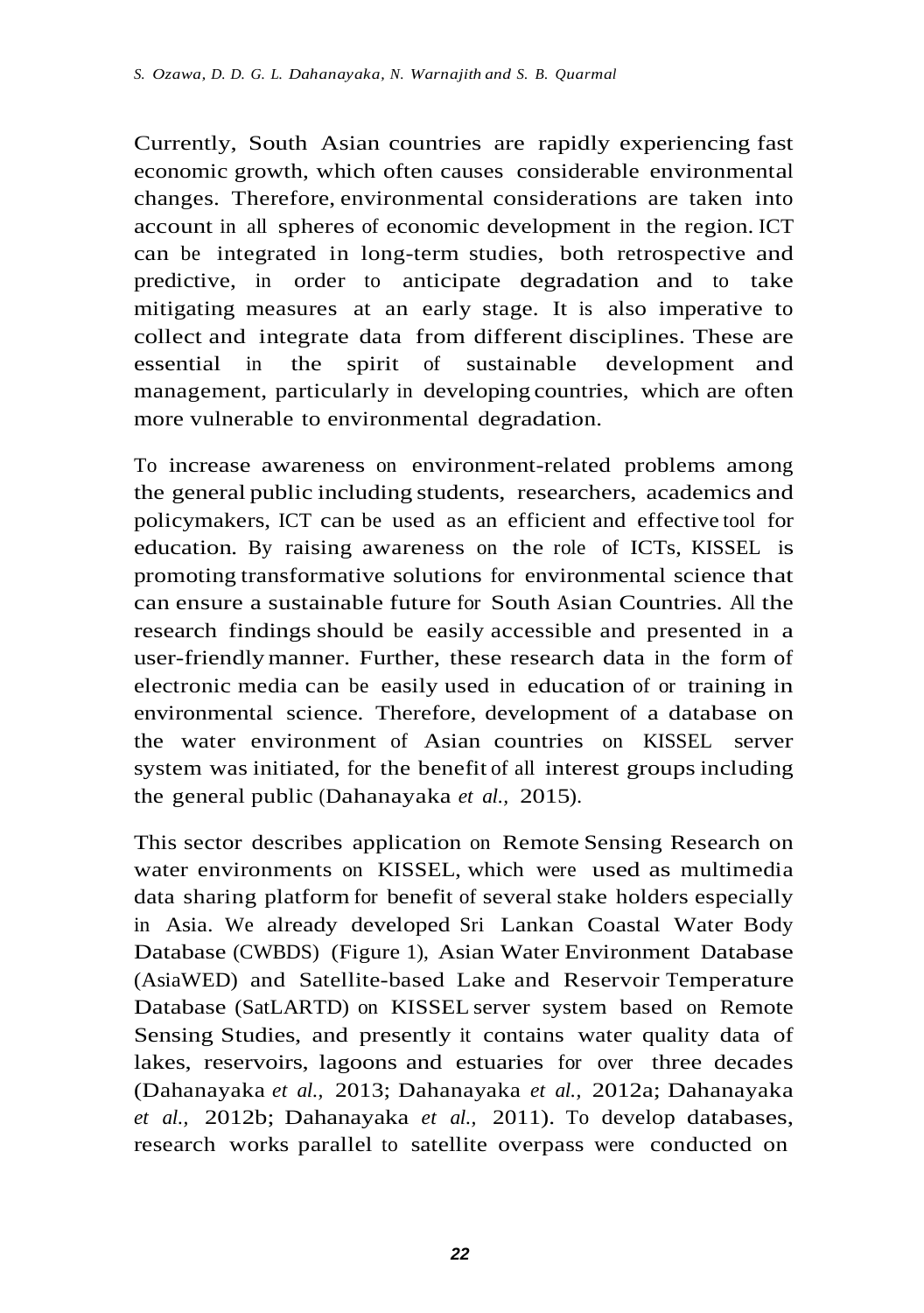selected Asian water environments considering its economic and ecological importance.



*Figure 1. Coastal Water Body Database (CWBDS) of KISSEL showing Chlorophyll-a distribution in selected estuaries and lagoons of Sri Lanka*

Local Universities and/or Research Institutes collaborated in field data collection, and in future continuous monitoring programs of water bodies and KISSEL-related activities. Combination of remote sensing and the traditional method (field work method) can be used as a powerful research method by using data that is uploaded to KISSEL.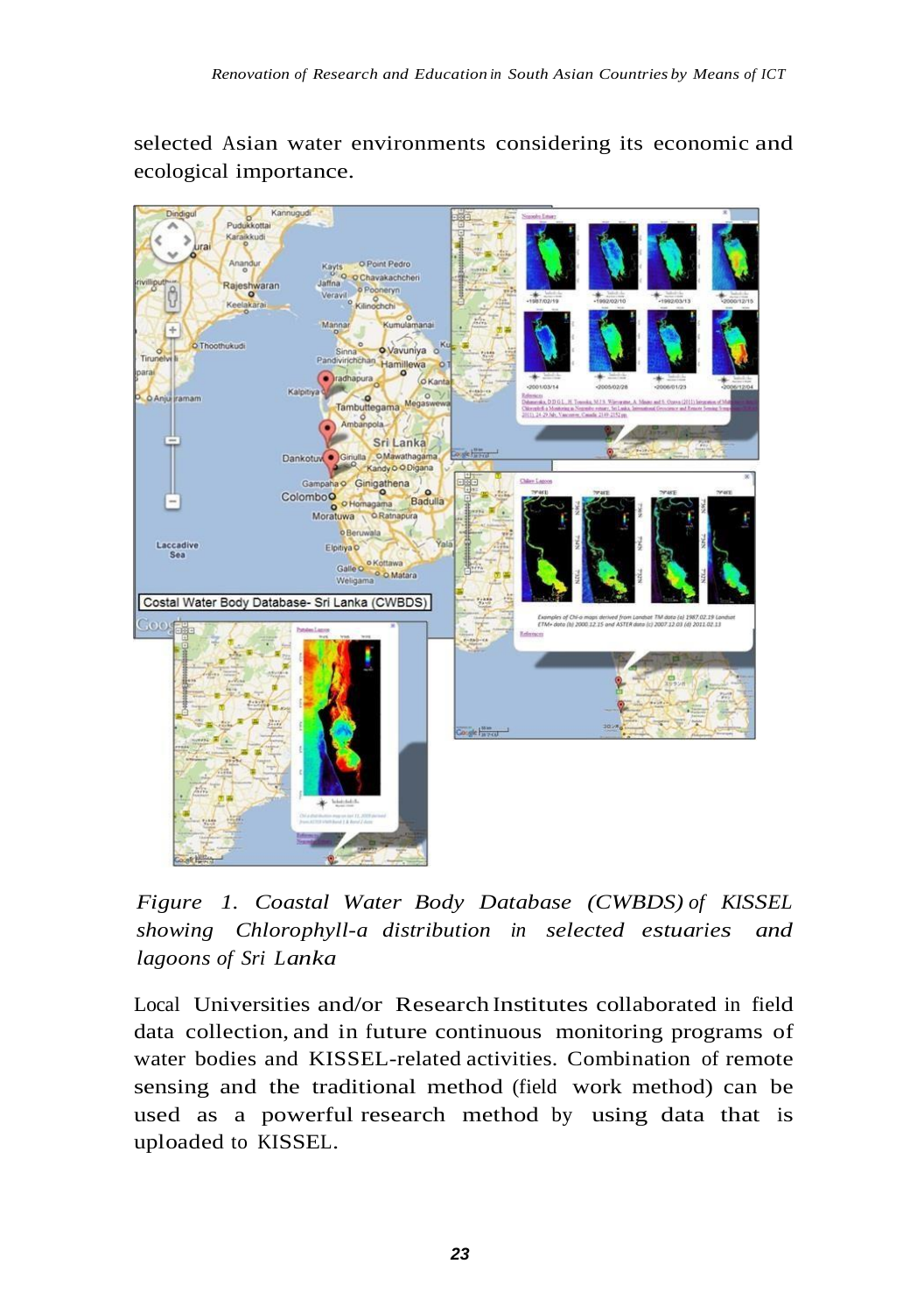Monitoring long term changes of water quality and land use changes using satellite data, improvements of water body databases and deriving of future predictions and recommendations will be conducted. At present, the contents related to environmental science of the KISSEL are concerned to use as E-learning techniques and early warning preparedness and mitigation of natural disasters.

KISSEL is an e-Learning platform for South Asian countries where teachers and researchers of this region can share their knowledge and collaborate in education and research activities in order to face the challenges of the rapidly changing natural environment. The databases will useful for their future academic and research activities. Further, these research data in the form of electronic media can be easily used in education of or training in environmental science. Workshops, seminars, conferences and field work trainings on environmental science education have been carried out in the member countries by the members of the KISSEL group and following can be highlighted among them.

- Research work on environmental monitoring of Taal Lake, Tagaitai and Manila, Philippines, 28th February – 2nd March  $& 8th - 12th March 2014.$
- Research work on environmental monitoring of Musi River and conducting guest lecture (Sriwijaya University, Palembang), Indonesia, 02nd -08th March 2014.
- Workshop on long-Term Monitoring of Mangrove Ecosystems Response to Climate Change, University of Science, Ho Chi Minh City, Vietnam, 10-11 October 2013.
- Research work on environmental monitoring of inland water bodies, Hanoi, Vietnam, 23 – 27 May 2013
- Introductory lectures on KISSEL server system at the Kathmandu University, Nepal, 18-21 August 2012.
- Introductory lectures on KISSEL server system at National University of Science, Ho Chi Minh City, Vietnam, 07-12 April 2012.
- KISSEL Technical Seminar- 2015, Ibaraki University, Japan, 20-23, Mar 2015.
- International Symposium on ICT for Environmental Sustainability (ICTES 2014) - University of Kelaniya, Sri Lanka, 23-25,Jun 2014.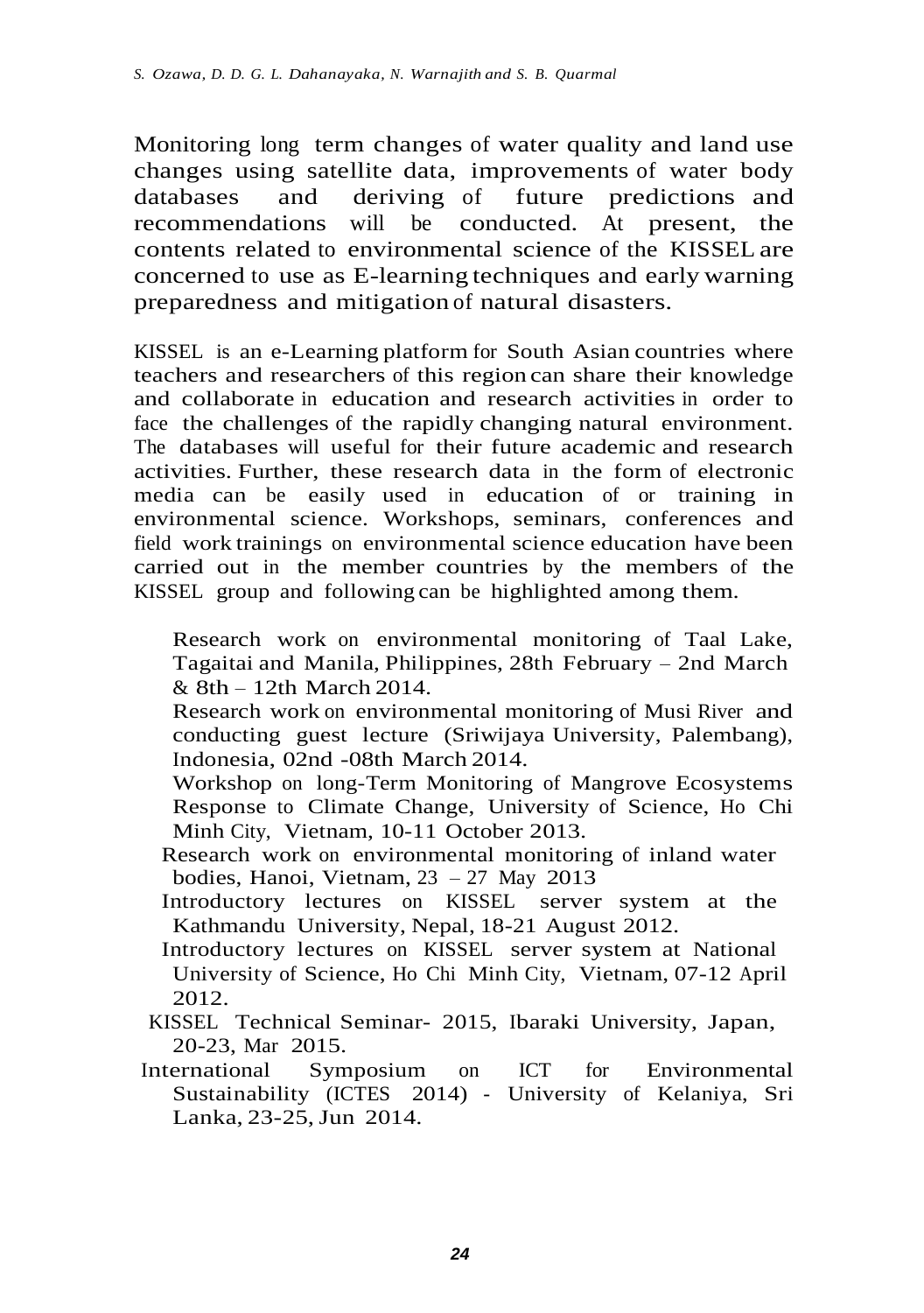- KISSEL Technical Seminar- 2014, Ibaraki University, Japan, 17-19, Feb 2014.
- International Symposium on Sustainability Science and ICT (ISSSICT 2012), Ibaraki University, Japan, 26-28, March 2012.
- International Symposium on ICT for Sustainable Development 2016 (ICTSD 2016), University of Kelaniya, Sri Lanka, pp. 11, 10-12 August 2016.

## **Sri Lankan Archaeology and ICT**

Over the last two decades, there have been significant efforts in various fields of archaeology for improving the research methods with the aid of ICT. The new approach of using computer for the analysis of conventional archaeological data by developing specially designed computer applications is known as "computational archaeology", of which examples are 3D modeling in archaeology (López *et al.*, 2016), satellite remote sensing (Tapete & Donoghue, 2012), GIS applications (Duke & King, 2012), and writer recognition of inscriptions (Panagopoulos *et al.*, 2009). Sri Lanka is fortunate because of the richness and the diversity of remaining archaeological artifacts. Among the archaeological written resources, inscriptions have inestimable value because they are contemporaneous unlike most of the literary sources. This subsection summarizes points of a computational archaeology study applied to Sri Lankan inscriptions in the last few years (Bandara *et al*., 2012).

Up to present, estampage has been a main and popular copying method of inscriptions in Sri Lanka. This method comprises the following steps: (1) putting some water on to the inscription and laying a special paper on it (2) chopping on the paper, until the shapes of letters are engraved on the paper (3) putting ink on the paper, and rubbing the surface of the paper with a piece of cloth with ink, letting the paper dry to some extent, and (4) removing the paper fromthe stone. Some of important inscription data have been digitized and are stored in the KISSEL system together with the developed ICT technique for analysis. It is shown there that application of computer pattern recognition technique is useful for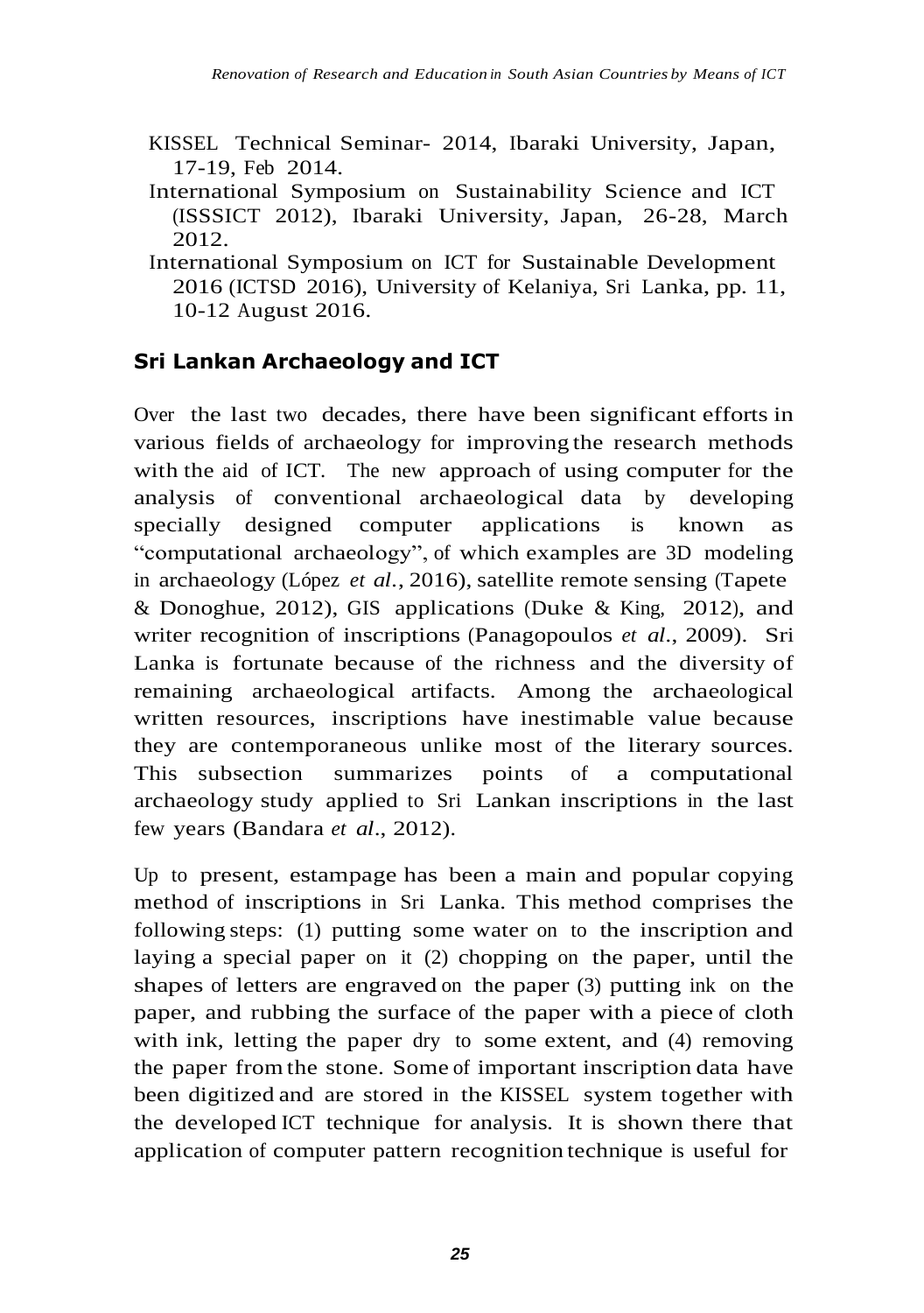studying the inscriptions of Sri Lankan Brahmi letters. The digitized inscription data, new analysis method and new findings are being shared with many researchers through KISSEL communications. In the following section, let us show an example of the analysis of estampage by means of a computer.

The source data of the analysis are grayscale photo images of inscriptions (Perera, 1964) shown in Figure 2. They are a part of the paper copies of inscription estampages. Firstly, the standard shape of each Brahmi letter alphabet would be decided as follows: 1) scanning and separating of sample letter images, 2) binary coding (0, 1 or white and black coding) of each letter image, 3) removing noises from the letter images, and 4) determining the standard shape of alphabet of Brahmi letters from a lot of estampage data and the computer analysis based on majority algorithm (Bandara *et al*., 2012). Figure 3 shows binary images of the inscription letters: (a) before and (b) after nose reduction processes by computer.



*Figure 2. Photo image of original inscription found in Nācciyārmalai area in Trincomale district, Eastern province, Sri Lanka (Paranavitana, 1970)*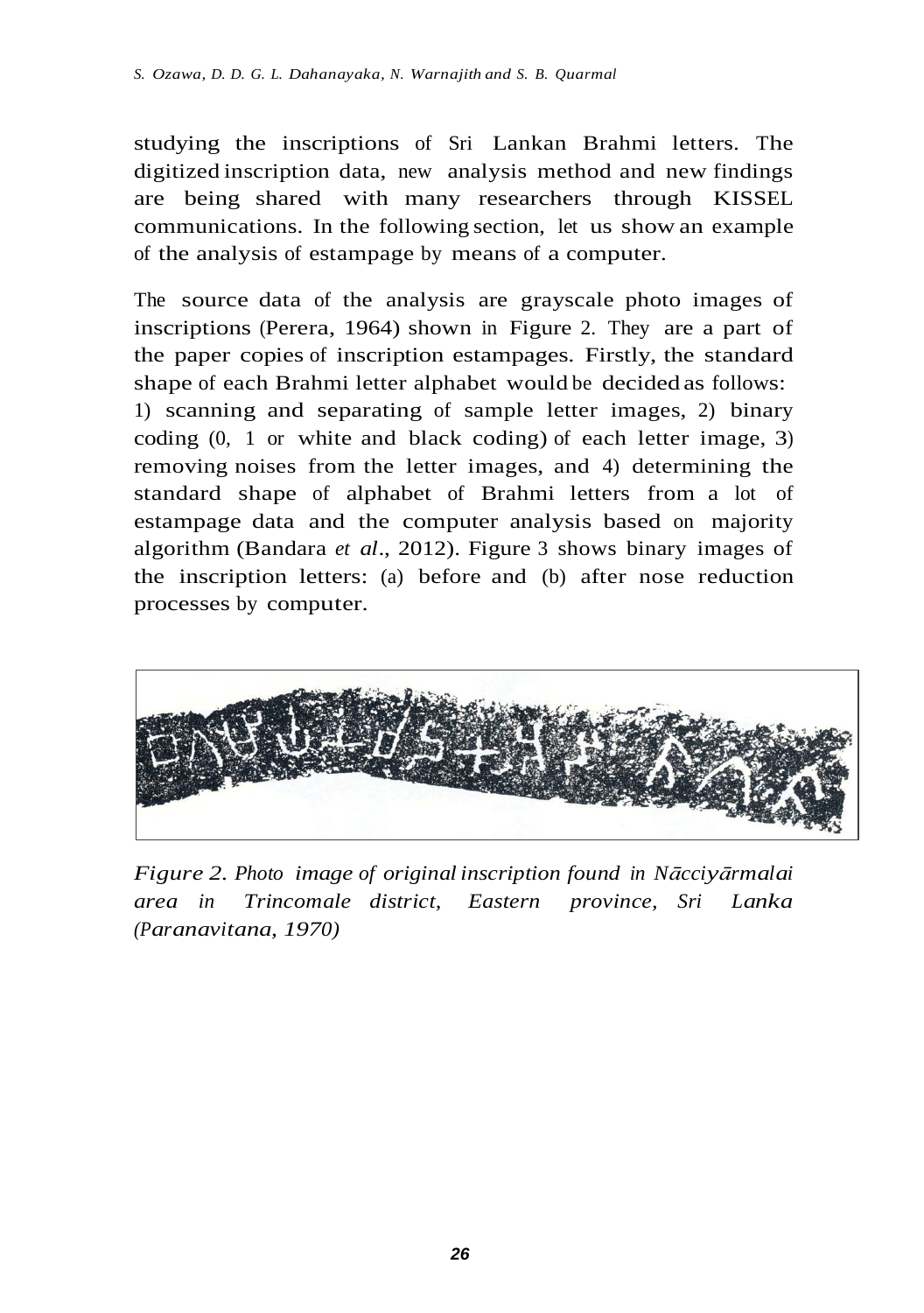

*Figure 3. Two kinds of processed inscription images (a) with noises, (b) without major isolated noises. Here, the horizontal position is shown in units of the pixel numbers along the images*

Once the standard shape of each Brahmi alphabet is decided in the form of "standard Brahmi letter fonts", automatic identification of Brahmi letters of inscription is possible by studying correlation between sample image and the font image by computer. This opens the way to semi-automatic analysis of huge amount of data stored in the form of estampages. Authors have started to produce digital data repository of Sri Lankan ancient letters on KISSEL where the traditional estampage data, computationally processed images, and other important information such as place of the inscription, latitude-longitude data, the text expressed by standard fonts, meaning of the text, period, literature references, etc. are included. The KISSEL is a completely open system. The digital repository data can be used freely by researchers, teachers and also students of South Asian countries. If the study is carried out in such a way, i.e., internationally with the aid of ICT, it will be not so long before we can fully understand the development of South Asian languages in their historical contexts.

# **Social Decision-making Process and ICT**

Decision-making can be regarded as the psychological processes (cognitive process) resulting in selection of a course of action among several alternative scenarios. Every decision-making process produces a final choice (Reason, 1990). According to Wang & Wang (2004), decision making is one of the fundamental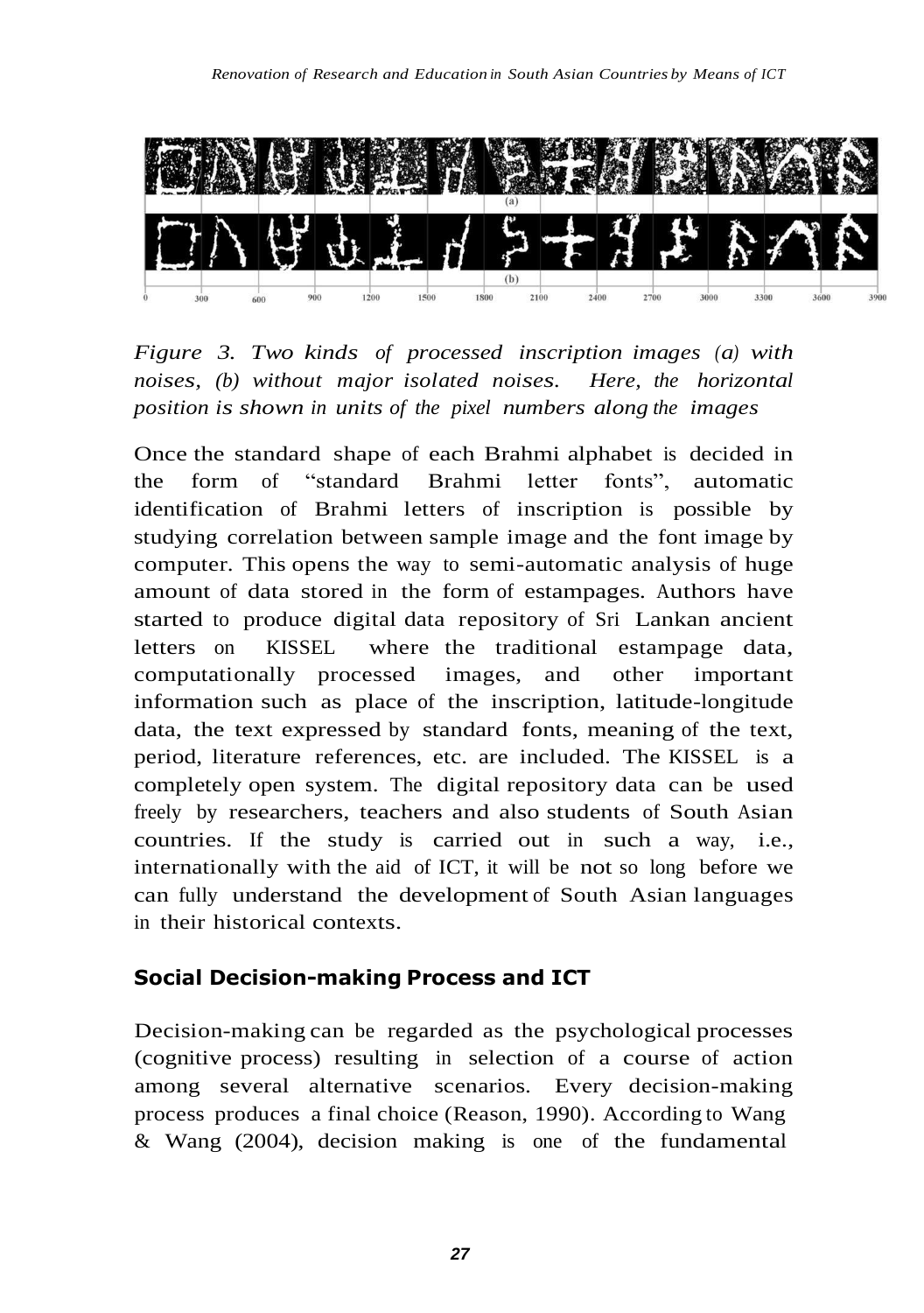cognitive processes of human beings that is widely used in determining rational, heuristic, and intuitive selections complex scientific, engineering, economical, and management situations, as well as in almost each procedure of daily life. Since decision making is a basic psychological process, it occurs every few seconds in the thinking courses of human mind consciously or subconsciously (Wang & Ruhe, 2007). Some of the decisions we make every day are personal decisions and the others are social. An example of personal decision making is to decide what to take for lunch or how to spend the weekend. An example of social decision making is to decide on a future energy source for producing electricity. It can be nuclear energy plant or some sort of renewable sources such as solar energy plant. Both personal and social decision making are quite complicated processes and stochastic in nature. In social decision making, various messages are exchanged among people, which influence their ideas. In personal decision making, various ideas come to our minds and a kind of negotiation occurs between them. This process is nothing but "talking" in our mind, or internal message transfer. In communication studies, this process is called "intrapersonal communication" (Luria, 1961). We can understand that even though the personal and social decision making differ in their dynamics, both types of decision making have a similar mechanism which is based on message exchange, i.e., message formation and message transfer.

The basic sciences related to decision making are cognitive psychology and social psychology (Anderson, 1981). Emotional factors sometimes play an important role even in rational decision making. The basis of any decision making is knowledge regarding the given problem, namely information about the problem obtained before. This is true for emotional decision making as well as for rational decision making. Here, we try to express the decision-making process in a society in terms of mathematics. With this, we focus our attention on application of computer simulation method for studying the decision-making processes in a society. Here the key issues are articulating knowledge and creating and exchanging of messages through mathematical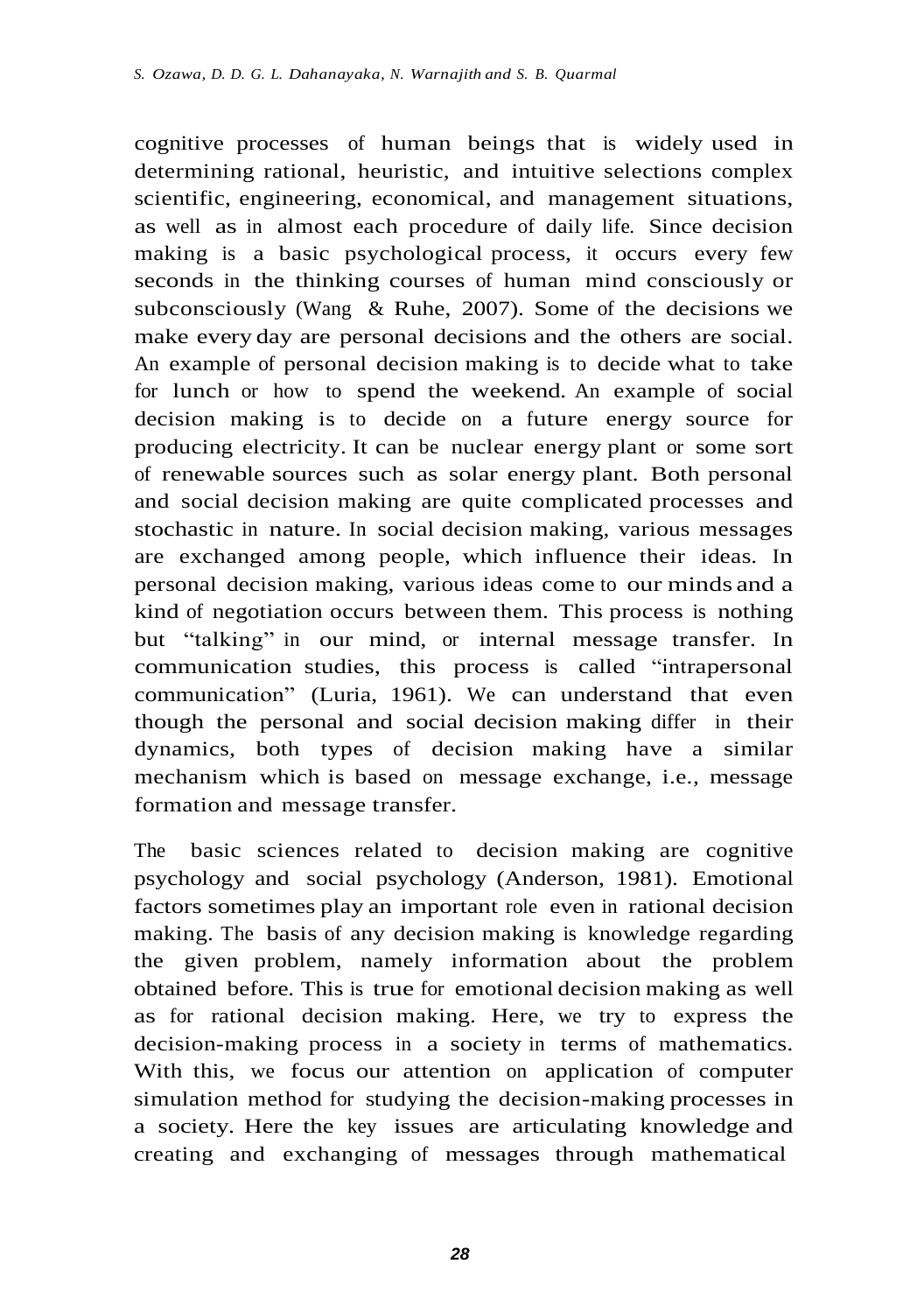functions. It should be noted that knowledge and messages to be expressed mathematically are only those which are related to the given problem that is to be studied.

In order to carry out the computer simulation, a multi-agent artificial society model was proposed. In general, an artificial society is a synthetic representation of a society (Epstein & Axtell, 1996). It consists of agents, which act in an environment by following given rules. According to the standard terminology, an artificial society is a particular case of the so-called agent-based models. Such models address 'possible societies', their general processes, dynamics, and emergent properties (Gilbert & Conte, 1995). Such artificial society models could be very useful tools to analyze and understand social processes as Hales (1998) noted. He says that the aim of artificial society modeling is to model features and processes which characterize societiesin general: cooperation, specialization, group formation, hierarchy etc. Artificial society work does not strive for superficial realism or direct correspondence with existing societies but for abstract logical relationships that characterize whole categories of phenomena. Figure 4 illustrates the artificial society model in general.



*Figure 4. Artificialsociety model regarding 'a given problem' which is used for mathematical formulation in the decision-making processes of a society.*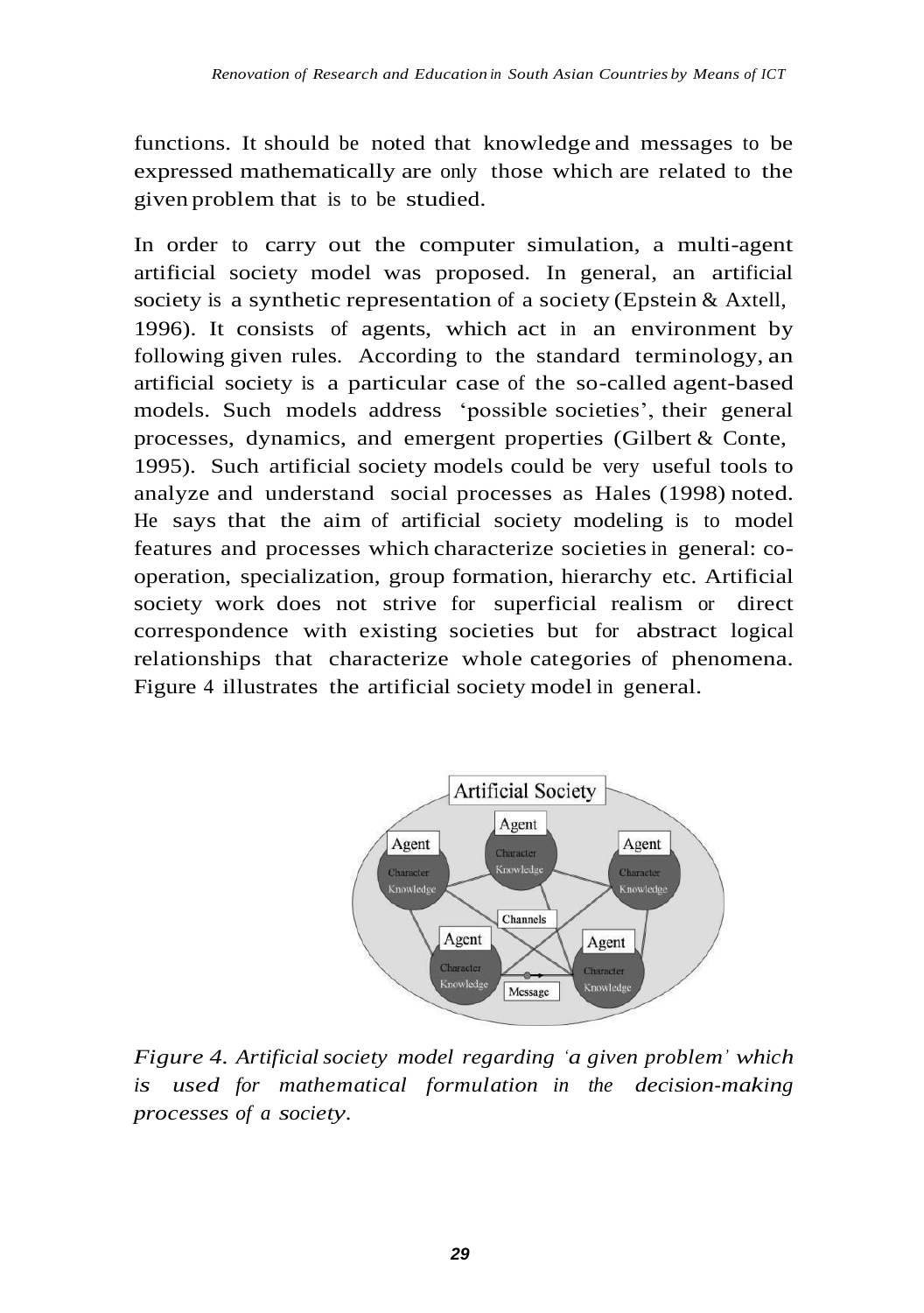The model that we propose, namely psychology-oriented artificial society model, provides an algorithm of computer simulation for the decision-making process in a society. In order to formulate a mathematical formulation for the personal decision making it was necessary to create an algorithm and a linkage model of cognitive psychology (Weiner, 1980). The model was implemented to analyze the decision-making process in Bangladesh regarding the acceptance of nuclear power plants. More details of the model and its application can be found in Quarmal *et al.,* (2012a), Quarmal *et al.,* (2012b), and Quarmal & Ozawa (2013).

Programming language C together with a graphics tool, SGL-Simple Graphics Library (Ozawa *et. al.*, 2010), has been used in the program code of the computer simulation. Also, a web-based tool titled "Keyword Extractor" was developed to assist the process of computer simulation of social decision-making process using the psychology-oriented artificial society model, which was freely accessible through the KISSEL website.

Computer simulation method for psychology could be a very effective tool to understand social trend for (1) psychological phenomena that can be described quantitatively (2) dynamics of the psychological phenomena that can be described scientifically by modeling the process occurring inside of human brain (3) forecasting future results of psychological phenomena.) By changing the parameters of the model, it is possible to study the phenomena for various situations.

## **Language Education and ICT**

ICT Language laboratory systems are popularly used in public schools, language schools and also in university-level education. Many commercial packages for various methods of language education have already been distributed all over the world. In this paper, one special problem in language education was studied. The Ritsumeikan University group of KISSEL project noted the importance of mother tongue education for young children of foreign workers who live only few years in foreign countries (Ozawa, 2013). Young children of foreign workers, for example in Japan, quickly master the Japanese language, but they are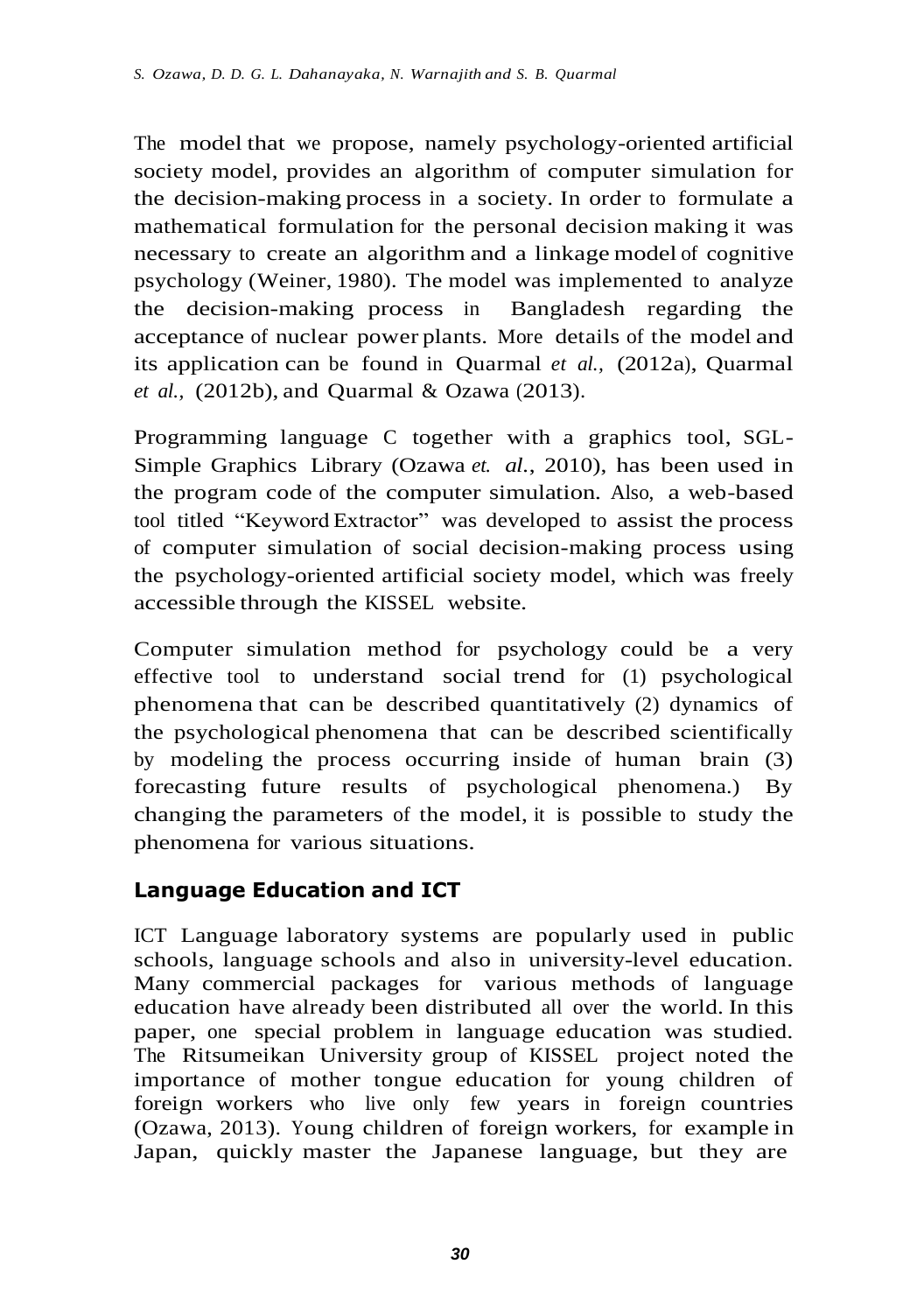usually cut off from the environment of their mother tongue. After coming back to their country of origin, they have difficultiesin adjusting to the language and culture at home. SpecialE-learning materials have been developed for such persons and were opened to the public in the form of E-books via KISSEL. The E-book library of KISSEL contains libraries of English-Japanese, Chinese-Japanese, Spanish-Japanese, Portuguese-Japanese, Tagalog-Japanese and Japanese (KISSEL, 2017). The contents of each library could be further classified into three categories: Storybook, Flashcard (small E-book of few MBs) and Vocabulary book (E-book for expanding one's vocabulary). These are multimedia type E-learning materials in Daisy format and a special browser AMIS is used to open the Daisy file. The users are requested to 1) get AMIS from [http://www.daisy.org/amis/download,](http://www.daisy.org/amis/download) 2) download an aimed Ebook file from the libraries in KISSEL contents and unzip the file, and 3) open the initial page (ncc.html) by AMIS. In each library, several storybooks are included of which topics are selected for young children. When the E-book is opened, recorded voice of reading appears together with illustrations and texts of the story in two languages. Figure 5 illustrates one page of the E-book. This example is taken from a storybook in the English-Japanese Daisy library. Japanese sentences and corresponding English sentences are printed there. The both sentences are read in sequence. The shade bar on the text shows the textual location of that is being read.

The Ritsumeikan University group of the DAISY project is engaged in volunteer work of language education for young children of foreign workers in Japan (Ozawa, 2013). They organize small language classrooms in local societies. The students of the university work as illustrators of the classes. This example shows that E-learningmethod is suited for education of selected group of peoples. It is noted that the same technique can be applied to the education of refugees or immigrants who are cut off from the language and the culture of their mother countries. The authors are planning to include this topic into the next phase of KISSEL project with the aid of mobile learning technique (Ozawa & Ualesi, 2017).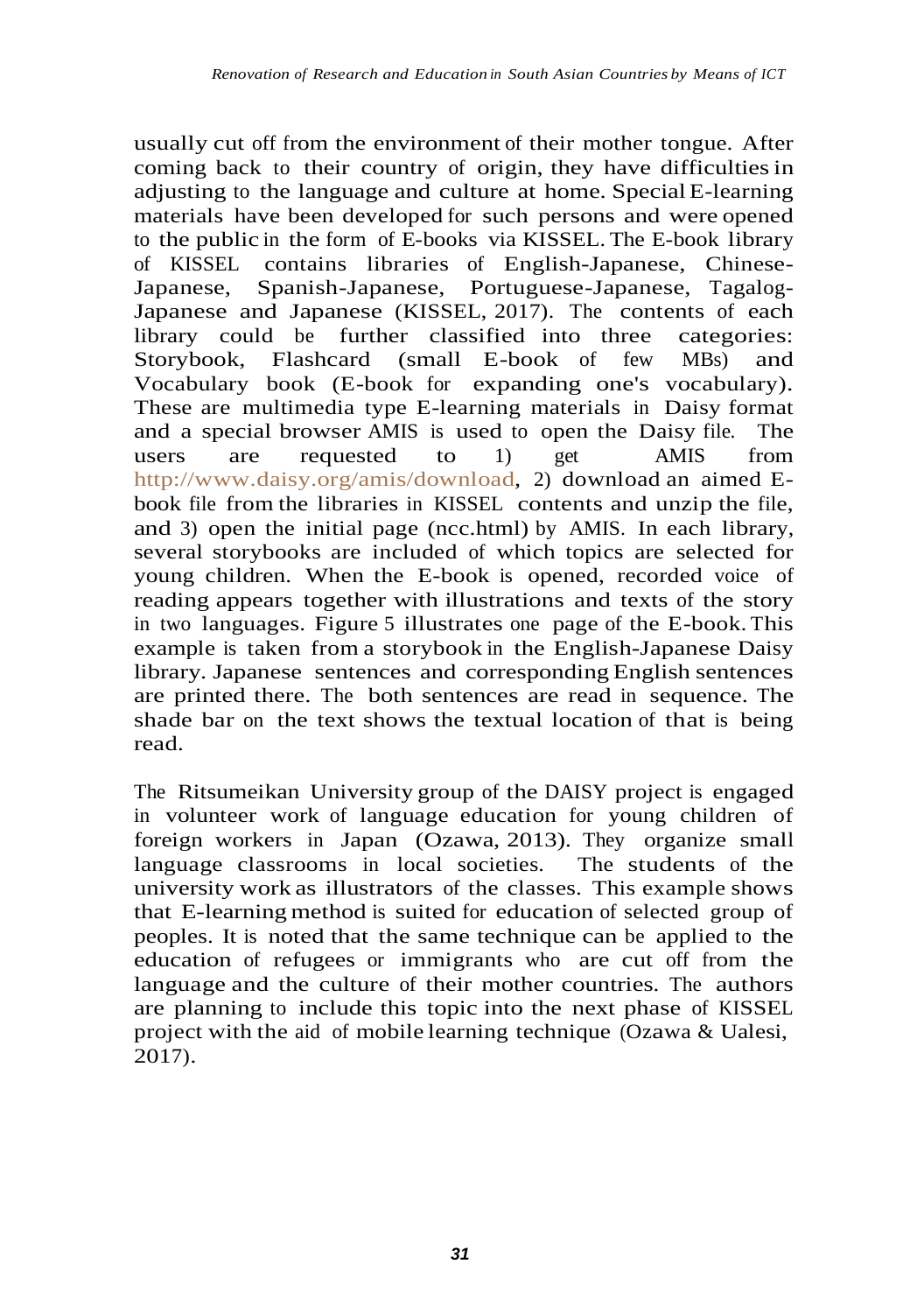

*Figure 5. A page of an E-book taken from Daisy library in KISSEL*

## **Emergent Digital Culture**

We live in the age of information. Hardly any sector can be found where ICT does not have strong impacts, be it communication, business, education, agriculture, medicine, entertainment or any other sector. As such, rapid changes triggered by ICT can be observed everywhere, even in developing countries like Bangladesh where the number of people having access to ICT is really low. Considering this, KISSEL group in Bangladesh is working on exploring the ICT impacts in different sectors as well as in people's lives. One such study on "Mobile Phone as Parenting Device in Dhaka City" (Khan & Quarmal, 2015) explored the usage of mobile phone as a parenting device in Dhaka City and its impact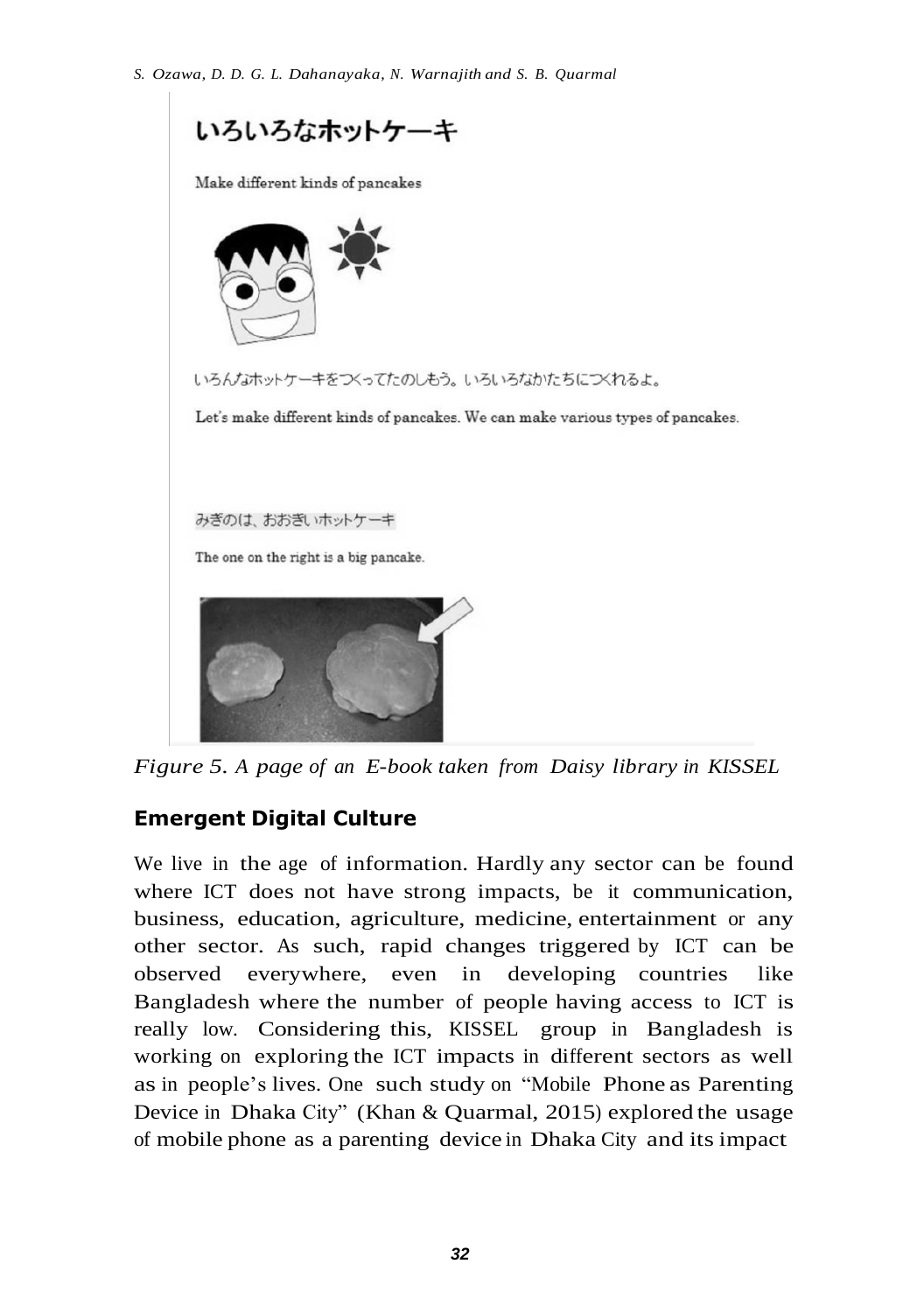on parenting. The study revealed that mobile phone has become an inseparable part of life in Bangladesh. Parents of teenage children in Dhaka City are nowadays providing mobile phones to their children that they could track their where about, get updates and provide directives to them. However, its use as a parenting device is not yet mastered by the parents in Dhaka City because as 'digital immigrants' they are not well acquainted with all the features mobile phones such as surveillance features. On the other hand, providing teenagers with mobile phones can be really harmful as the parents cannot fully control the usage of mobile phones by teenagers.

In another study entitled "Role of Social Media in Shaping Communication Behavior of Urban Youth in Bangladesh", Quarmal & Osmani (2015) have analyzed the role the social media play in shaping communication patterns and behavior of the urban youth in Bangladesh and the factors that contribute to this process. In this study, over 300 young adults were surveyed in three cities (Dhaka, Rajshahi & Barishal) across the country. To gain more insight out of the survey, academics were interviewed as well. The study revealed that social media has become a part and parcel of the lives of young people in the country. They spend a significant amount of time (about one-fifth of the day) in social media and some of them literally live 'online'. Social media has become such an integral part of their lives that unavailability of access to social media makes them 'feel lost' even 'crazy'. Nowadays, they use social media not just for communicating with distant friends and relations; they use it for communicating with near-by people as well. They also use social media extensively for education and entertainment. Such extensive usage of social media affects the pattern of youth's day-to-day communication in physical spaces as well; the findings show that their interactiontime with people in physical spaces such as hanging out with friends, visiting family and relatives, is much lesser than that in the virtual space. The study revealed that one of the most important reasons behind such popularity of social media as a communication platform among the Bangladeshi youth is the convenience of time and space, especially in Dhaka where physical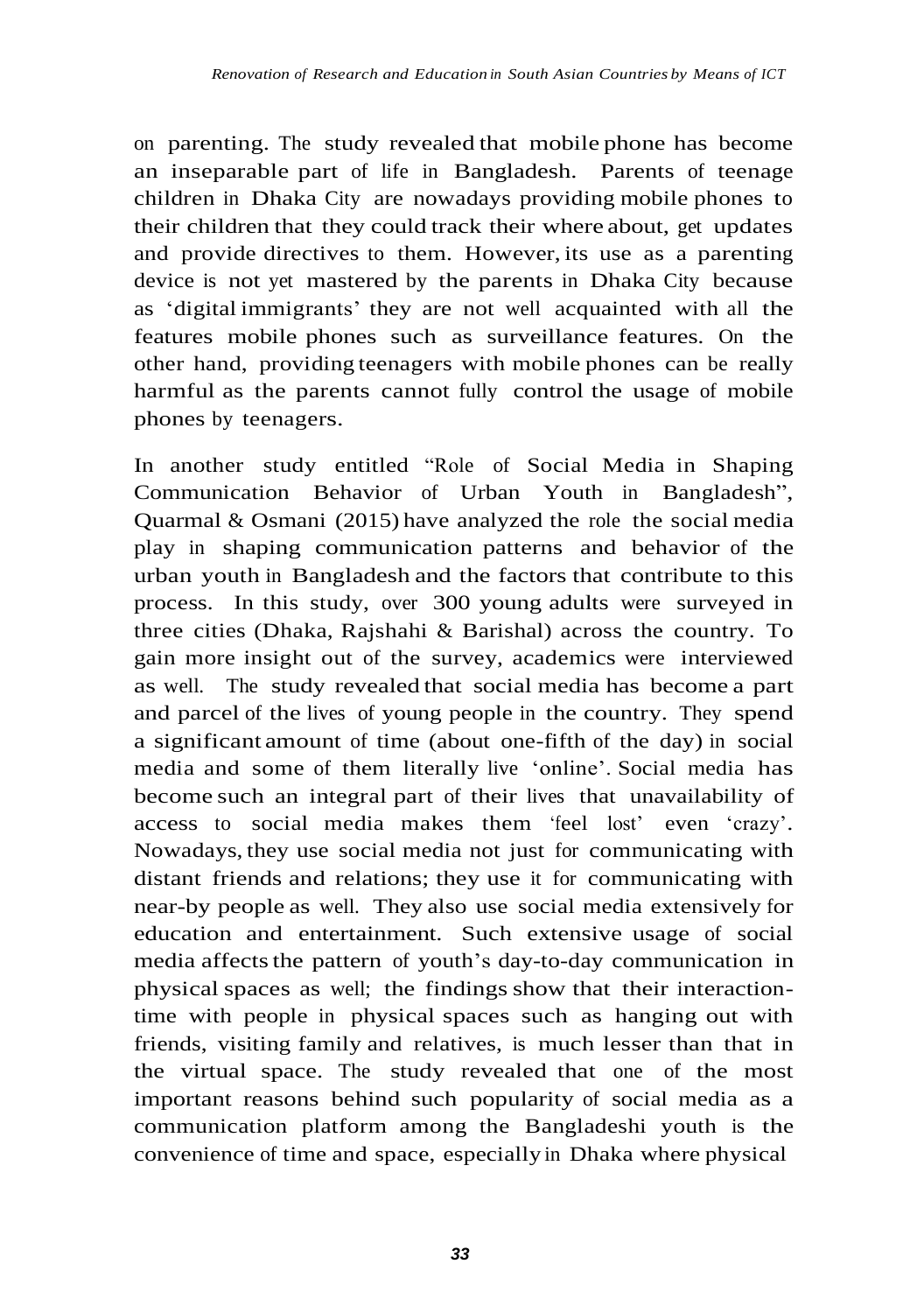mobility is highly challenged due to bad traffic and lack of public transport. Also, many of the respondents from Dhaka mentioned that due to the dearth of spaces for outdoor sports and other social interactions, they prefer to spend time and interact with other people using social media even though many of them "miss the warmth of face to face interaction". The study revealed that, the young people in Dhaka city are more dependent on social media for their day to day communication than the youth living in the other two cities. Their interaction with friends, family and relatives in physicalspaces is much lesser than that in the other two cities as well.

The experts who were interviewed during the study also reflected on the social media usage of young people, they agreed that it seems a double-edged sword. On the one hand, it opens up opportunities for easy and convenient communication around the globe, provides a channel for education and entertainment, creates a discursive space for expressing opinions on different issues, and creates a 'comfort zone'. But, on the other hand, the experts say that extensive use of social media could lead to lack of interaction in physical spaces and that could negatively affect communication skills. Extensive use of social media may have some negative effects; many might think of putting a bar on their children's social media activities. According to the experts, that's not the proper way to deal with it. One of them, a practicing psychologist, recommended the creation of a 'healthy' environment in the family by providing young people a sense of belonging and quality family time; they should be allowed to use social media but should be discouraged from finding an 'escape zone' in it.

Undoubtedly, a digital culture is emerging globally and ICT has become an integral part of life and is making an impact on the way people live their lives on a day-to-day basis; the way they connect with the people surrounding them; the way they undertake activities such as governance, health, commerce, agriculture, education, etc. As such, it is important to explore the trends in this emergent digital culture. Having similar eco-social-cultural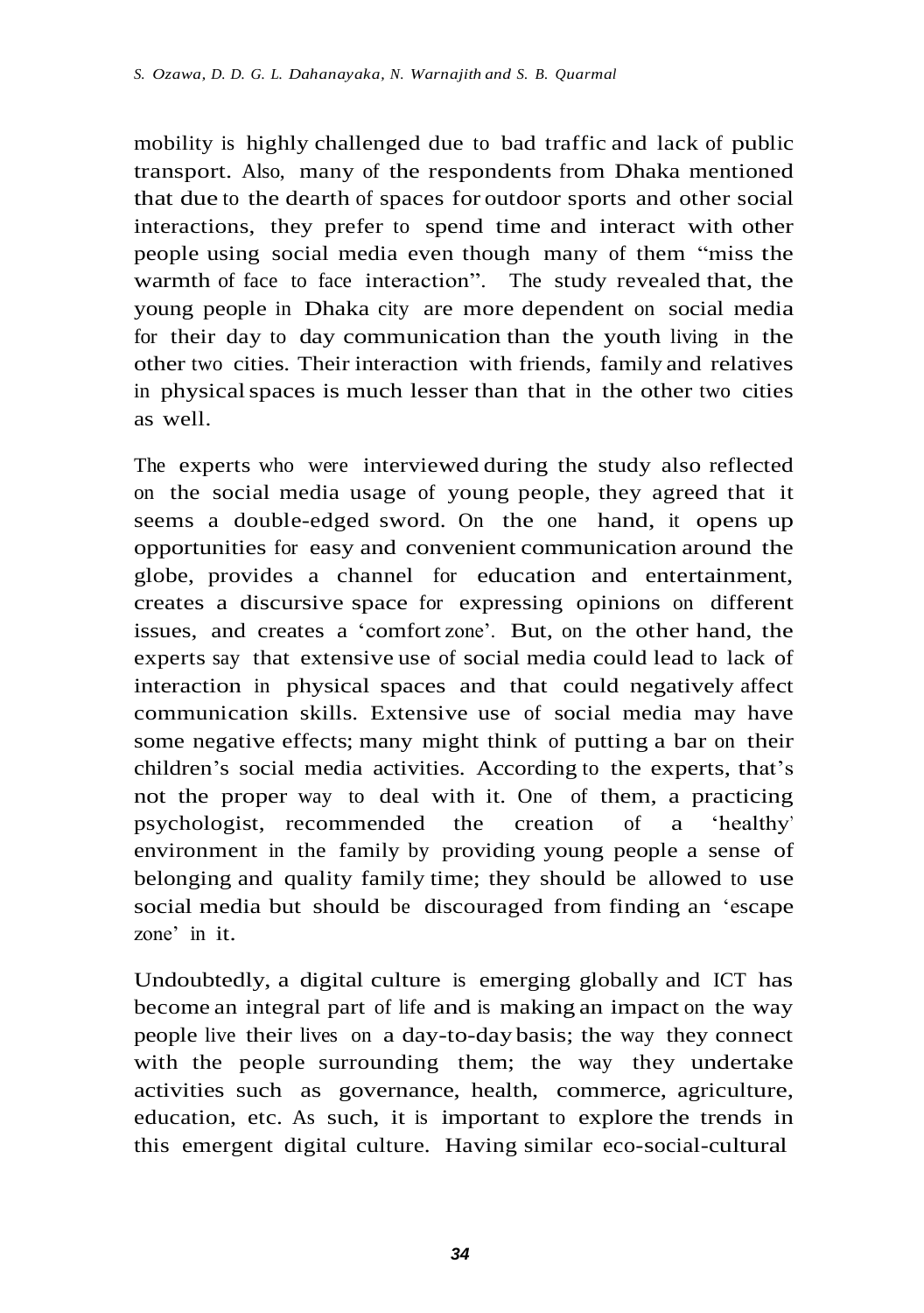realities, the above-mentioned studies are important for other South Asian countries. Researchers in those countries may undertake similar work which may help the general public as well as the policy-makers with the notion of the proper utilization of ICT.

# **Discussion**

As suggested in above discussion, new powerful scientific approaches can be established by combining the traditional methods with the latest ICT. The merits of the new research methods of using ICT are:

1) Analog data (for example, printed data of estampages (Bandara *et al*., 2012) are converted in to digital. Digital data can be easily processed by a computer. As a result, the process of data analysis becomes speedy and precise, free from human error. Sometimes semi-automatic data analysis is available with the aid of computer programing.

) The digital data is easily distributed to other people through networks or via electronic media. This is convenient for people in distant places to carry out research or educational collaborations.

3) The systematic management of huge amount of scientific data accumulated becomes available through the usage of the database technique. Various data analysis methods, for example, taking correlation between different data can be applied to the database.

4) Most of the scientificdata are numerical. Once the data is fed to the computer, such data can be represented in different ways by using various graphic tools. This process helps to understand the meaning of the data.

5) Theoretical modeling combined with computer simulation can be a powerful method for studying complicated natural or human systems. It is sometime possible to forecast future states of the system from knowledge parameters of the initial condition.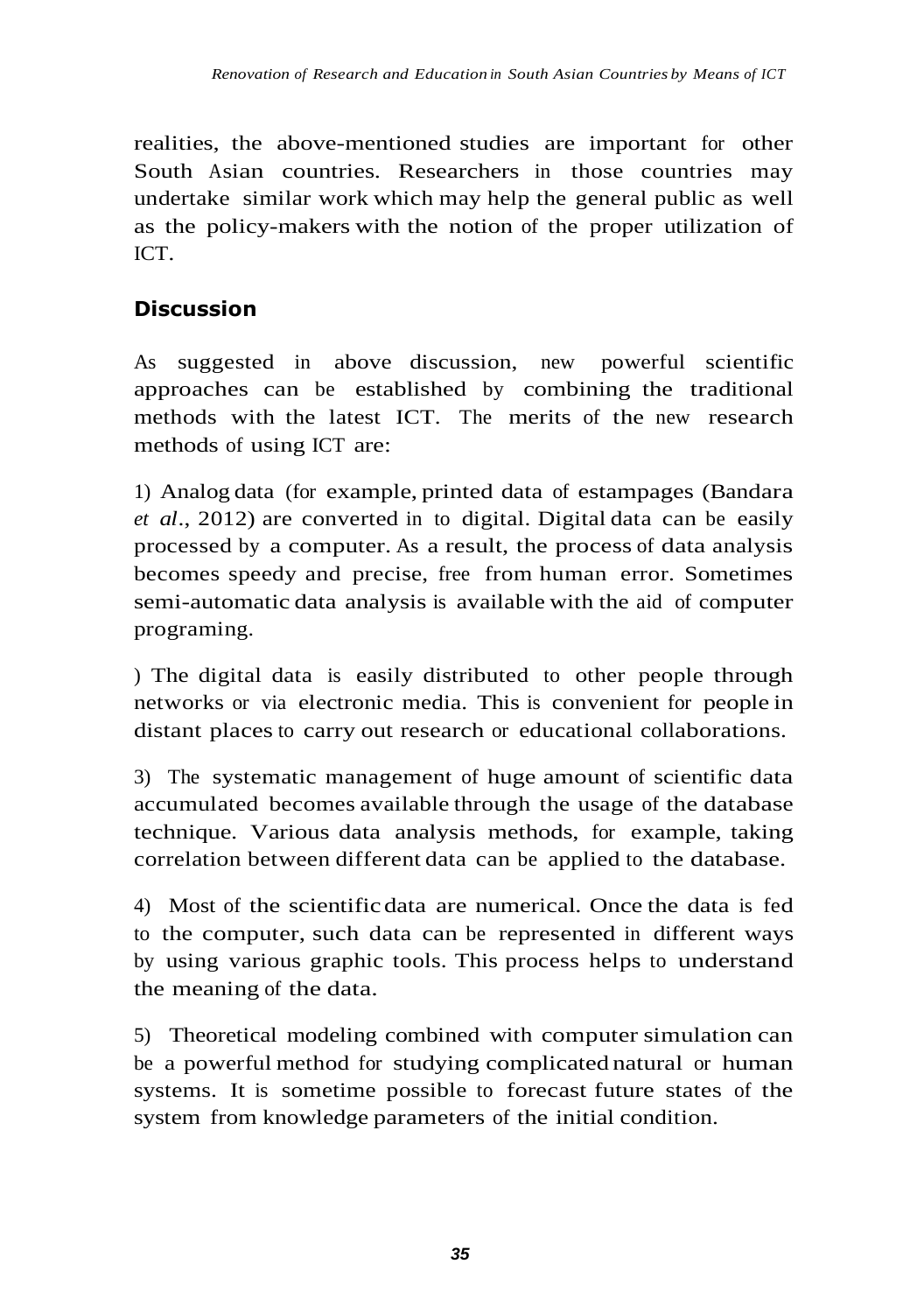The new ICT approaches not only improve the traditional research methods but also produce good effects on educational activities because the fruits of research can be easily integrated into education as far as the education is also carried out through an ICT method. The results of researches stored on KISSEL servers can be used as educational materials for schools and universities. In this sense, E-learning and E-research are important. Students should master such abilities to handle the new ICT approaches.

Here it is worthwhile to note that the primary ability that is required by today's industries is the application of specialized knowledge by means of ICT. If high education systems are upgraded this way, industrialization in South Asian countries will grow. Actually, a considerable amount of effort is already divested in ICT education in South Asian countries. Authors are aware of the connection between academic and industrial sectors in South Asian countries. If highly educated people are not employed in industries, it raises serious issues. In the Japanese society, a seamless connection is established between educational sectors and industrial sectors. Most of university students find their jobs before graduation. There are social rules and well-established system for various recruiting activities in Japan. Each university has a recruiting center that takes care of student's job hunting. Many companies adopt internship methods that provide opportunities for students to experience working in the company before they graduate from a university. In order to realize such seamless connection between academic and industrial sectors in South Asian countries, a considerable amount of efforts must be invested. Here, ICT may be a useful tool for improving the connectivity between the academic and industrial sectors. This can be one of the main targets for the next stage of the KISSEL project. The details will be reported elsewhere.

## **Conclusions**

The present paper discussed how a scientific project, based on an ICT platform, helped and could continue to help researchers to collaborate and share knowledge. In South Asian countries, the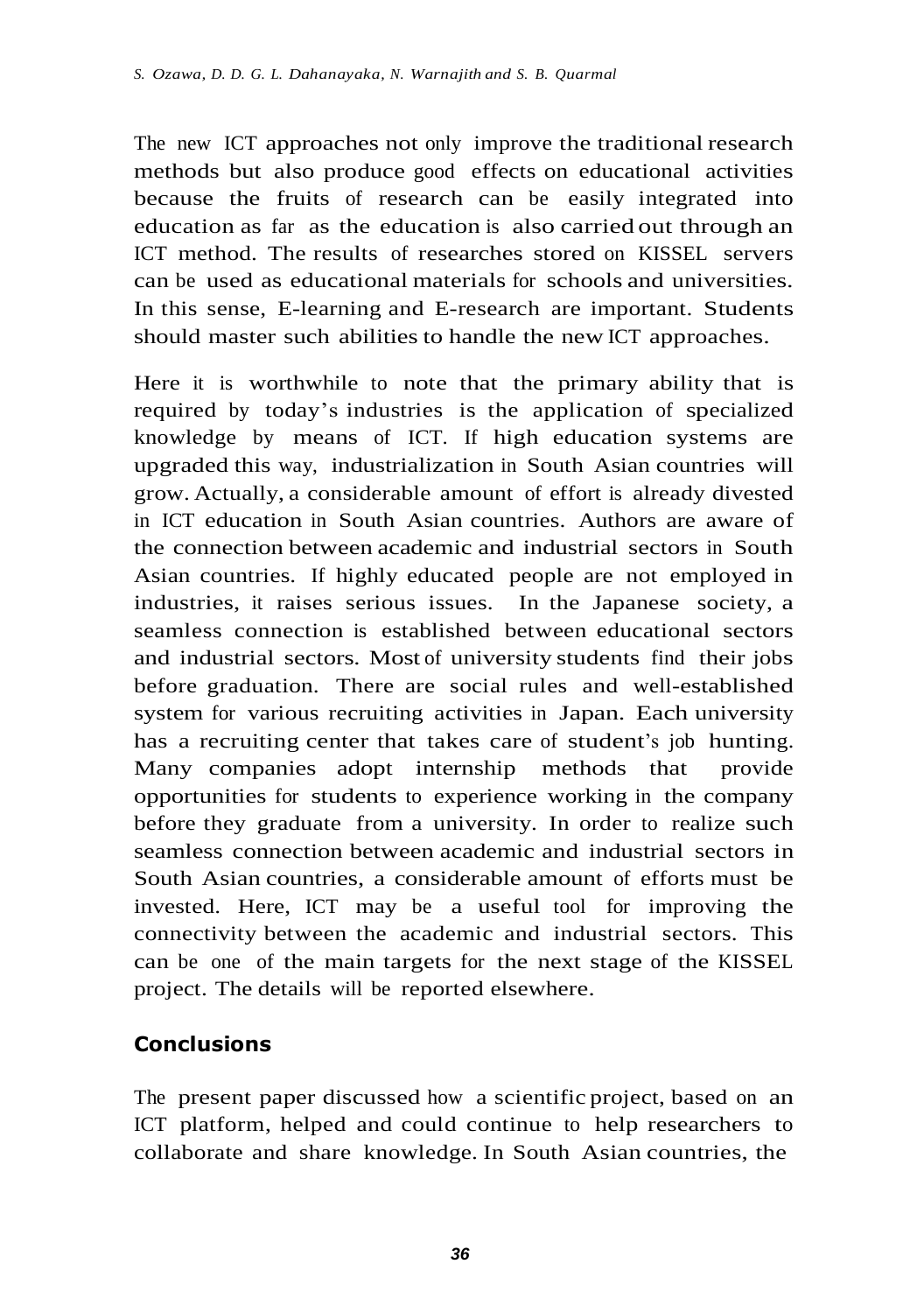continuing efforts are needed for the innovations of research and educational methods by means of the latest ICT.In order to carry out the innovations efficiently, communications between researchers and/or teachers are important. The KISSEL system is so designed that they can share ideas, knowledge, experience, technique that are needed for innovation. One common problem in South Asian countries is that they do not have seamless connectivity between the educational and industrial sectors. The problem should be solved in collaboration with various researchers and/or teachers in South Asia. The KISSEL system will support such future collaborations.

#### Acknowledgements

A part of this work was supported by Grand-in-Aid for Scientific Research (C) 2008 No.20500825 and Grand-in-Aid for Scientific Research (B) 2012 No.24300278. The KISSEL project originates in previous research cooperation with the Sri Lankan researcher Dr. Gamunu Dassanayake and Samoan researcher Dr. Vaise Patu while they were working for their doctoral thesis at Ibaraki University.

#### **References**

- Anderson, J. R. (1981). Identification of Common Molecular Subsequences. San Francisco: W.H. Freeman.
- Bandara, D., Warnajith, N., Minato, A., & Ozawa, S. (2012). Creation of precise alphabet fonts of early Brahmi script from photographic data of ancient Sri Lankan inscriptions, Canadian Journal on Artificial Intelligence, Machine Learning and Pattern Recognition, 3(3): 33-39.
- Benenson, I., & Torrens, P. (2004). Geosimulation: Automata-Based Modeling of Urban Phenomena. UK: John Wiley & Sons Ltd.Copps, J. and Plimmer, D. (2013). The journey to employment. A guide to understandingand measuring what matters for young people. Featuring the Journey to Employment(JET) framework*,* New Philanthropy Capital.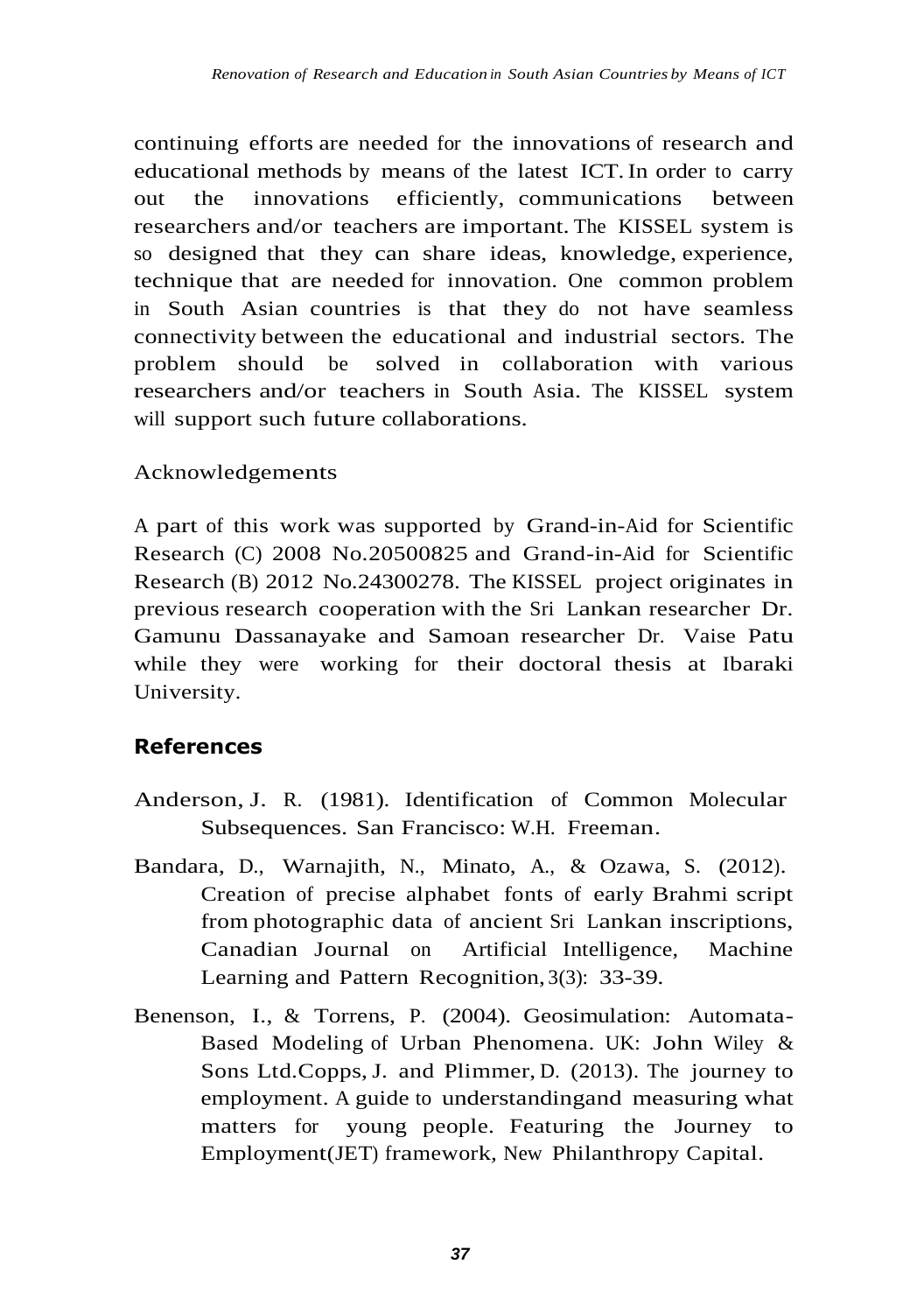- Dahanayaka, D.D.G.L., Quarmal, S.B., Warnajith, K.N.S., Dassanayake, G., Tonooka, H., Minato, A., & Ozawa, S. (2015). Expansion of the Remote Sensing Research on water environments of Asia through KISSEL Server System, ICT for Development Working Paper Series, 5 (1): 54-63.
- Dahanayaka, D.D.G.L., Tonooka, H., Wijeyaratne, M.J.S., Minato, A., & Ozawa, S. (2013). Two decadal trends of surface chlorophyll-a concentrations in tropical lagoon environments in Sri Lanka using satellite and in-situ data, Asian Journal of Geoinformatics, 13 (3): 15-25.
- Dahanayaka, D.D.G.L., Tonooka, H., Wijeyaratne, M.J.S., Minato, A., & Ozawa, S. (2012a). Monitoring Land Use Changes and their Impacts on the Productivity of Negombo Estuary, Sri Lanka Using Time Series Satellite Data, Asian Fisheries Science 25: 97-212.
- Dahanayaka, D.D.G.L., Tonooka, H., Wijeyaratne, M.J.S., Minato, A., & Ozawa, S. (2012b). Development of Coastal Water Body Database on KISSEL Server, 11th International conference on Information Technology Based Higher Education and Training (ITHET 2012), Istanbul, Turkey.
- Dahanayaka, D.D.G.L., Tonooka, H., Wijeyaratne, M.J.S., Minato, A., & Ozawa, S. (2011). Evaluation of Chlorophyll retrieval algorithm using an intermittently closed tidal estuary: The Chilaw lagoon in the west coast of Sri Lanka, Proceedings of the 51st Conference of the Remote Sensing Society of Japan (RSSJ), pp. 55-56.
- Duke, D., & King, J. (2014). A GIS model for predicting wetland habitat in the Great Basin at the Pleistocene–Holocene transition and implications for Paleoindian archaeology, Journal of Archaeological Science, 49: 276-291.
- Epstein, J. M., & Axtell R. (1996). Growing Artificial Societies: Social Science from the Bottom Up. Washington DC: Brookings Institution Press.
- Gilbert, N., & Conte, R., (1995). Artificial Societies: The Computer Simulation of Social Life. Taylor & Francis.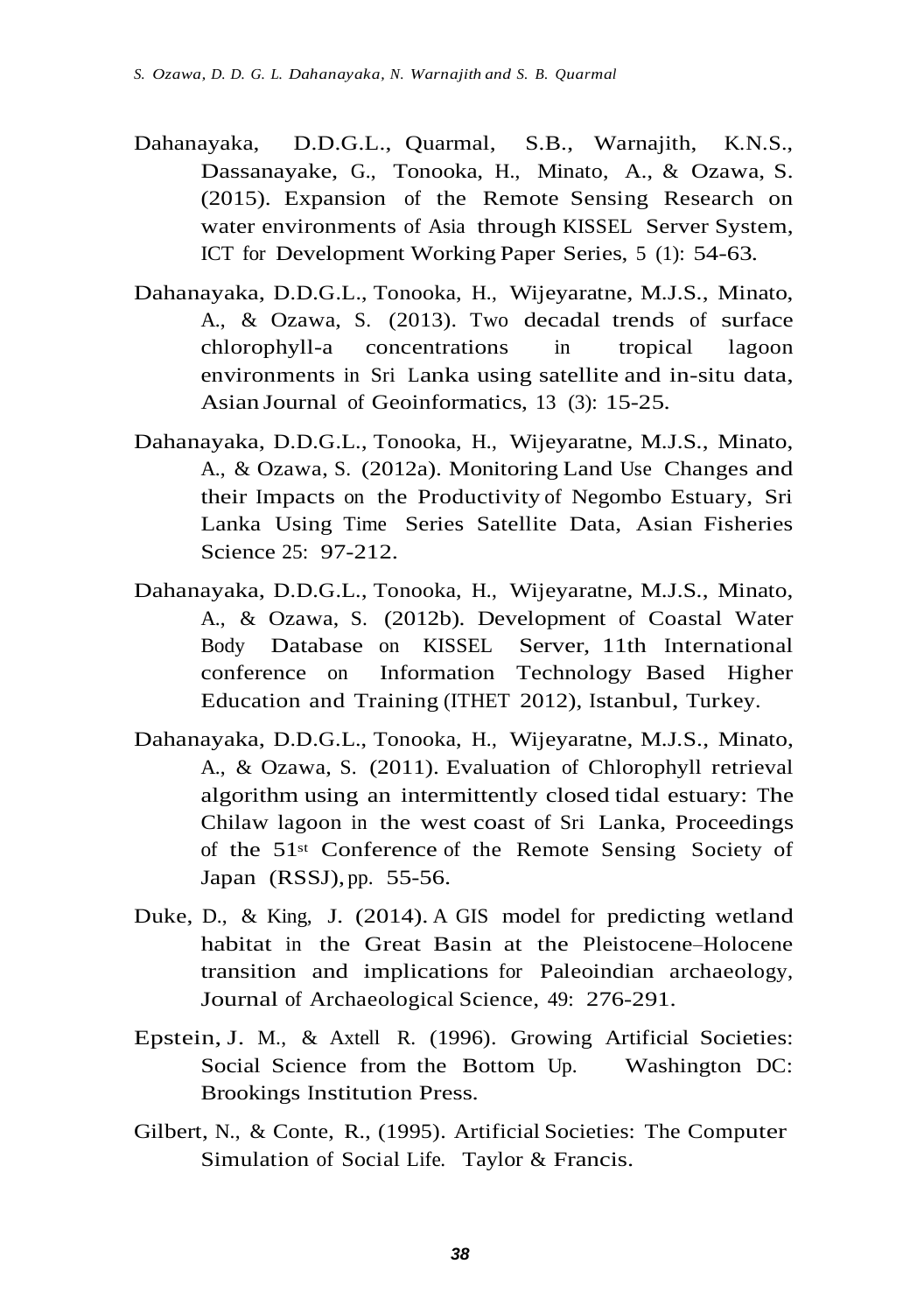- Hales, D., (1998). Artificial Societies Theory Building and Memetics. 15th International Congress on Cybernetics NAMUR (Belgium). August 24-28, 1998.
- Home page of KISSEL: <http://kissel.base.ibaraki.ac.jp/intl/index.php>
- James Reason (1990). Human Error. Cambridge University Press
- Khan, H. K., & Quarmal, S. B. (2015). Mobile Phone as Parenting Device in Dhaka City. ICT for Development Working Paper Series, 5(2): 36-52.
- [López,](http://en.ustc.findplus.cn/?h=search_list&query=AR:%22L%C3%B3pez%2C%20J%2EA%2E%20Benavides%22) J.A.B, [Jiménez, G.A.,](http://en.ustc.findplus.cn/?h=search_list&query=AR:%22Jim%C3%A9nez%2C%20G%2E%20Aranda%22) [Romero,](http://en.ustc.findplus.cn/?h=search_list&query=AR:%22Romero%2C%20M%2E%20S%C3%A1nchez%22) M.S., [García,](http://en.ustc.findplus.cn/?h=search_list&query=AR:%22Garc%C3%ADa%2C%20E%2E%20Alarc%C3%B3n%22) E.A., [Martín,](http://en.ustc.findplus.cn/?h=search_list&query=AR:%22Mart%C3%ADn%2C%20S%2E%20Fern%C3%A1ndez%22) S. [F.,](http://en.ustc.findplus.cn/?h=search_list&query=AR:%22Mart%C3%ADn%2C%20S%2E%20Fern%C3%A1ndez%22) [Medina, A.L.,](http://en.ustc.findplus.cn/?h=search_list&query=AR:%22Medina%2C%20A%2E%20Lozano%22) & [Guerrero, J.A.E.](http://en.ustc.findplus.cn/?h=search_list&query=AR:%22Guerrero%2C%20J%2EA%2E%20Esquivel%22) (2016). 3D modelling in archaeology: The application of Structure from Motion methods to the study of the megalithic necropolis of Panoria (Granada, Spain), Journal of Archaeological Science: Reports 10: 495-506.
- Luria, A. R. (1961). The role of speech in the regulation of normal and abnormal behavior. J. Tizard (ed.). New York: Liveright.
- Ozawa, S., & Ualesi, E.T. (2017) Mobile Learning, Chap. X: A pilot Study of Mobile Learning in Higher Education in Samoa, Springer-Verlag, Germany, in press (to appear in April 2017).
- Ozawa, W. (2013). Action Research to build a Transnational Volunteer Support Network for Foreign Students' Education: Possibility of Digital Book System as a Tool for Volunteer Linkage, ISTR, Asia & Pacific Regional Conference, Seoul.
- Ozawa, S, Joarder, M. A., Dassanayake, G., & Patu V. (2010). Introduction to C and X Window Programming. Colombo: Godage International.
- Panagopoulos, M., Papaodysseus, C., Roussopoulos, P., Dafi, D., & Tracy, S. (2009). Automatic writer identification of ancient Greek inscriptions, IEEE Transactions on Pattern Analysis and Machine Intelligence, 31(8): 1404-1414.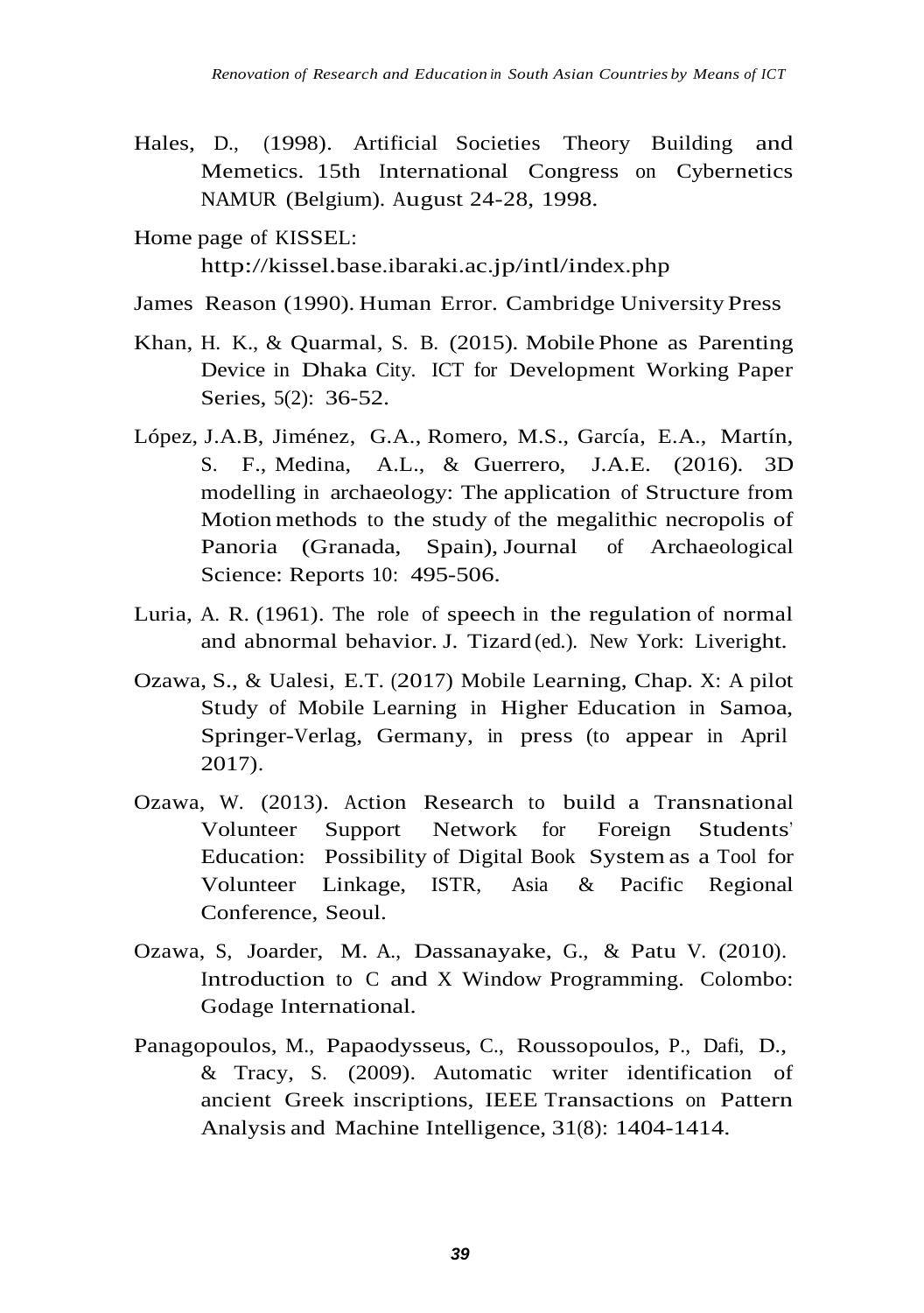- Paranavitana, S. (1970). Inscriptions of Ceylon, Department of Archaeology, Colombo, Sri Lanka.
- Perera, L.S. (1964). Lanka Ithihasaye Muulashra, Journal of Sri Lankan History, Vidyalankara university Sri Lanka, vol 1: pp 47.
- Quarmal, S. B., & Osmani, M. H. (2015). Role of Social Media in Shaping the Communication Behavior of Urban Youth. ICT for Development Working Paper Series, 5 (2): 53-68.
- Quarmal, S. B., & Ozawa, S. (2013). Acceptance of ICT-Enabled Services among Bangladeshi Farmers, ICT for Development Working Paper Series, 3(2): 20-40.
- Quarmal, S. B., Kamal, M. K., Afroj, S., Warnajith, N., Amin, M. R., Itaba, M., Minato, A., & Ozawa, S. (2012). Study of decision making process using psychology-oriented artificial society model, Part 2: Analysis of decision making process in Bangladesh regarding the acceptance of nuclear power plants, International Journal of Computational Engineering Research, 3(1): 116-124.
- Quarmal, S. B., Itaba, M., Minato, A., & Ozawa, S. (2012). Study of Decision Making Process using Psychology-Oriented Artificial Society Model, Part 1: Proposal of Mathematical Formulation for Computer Simulations of Psychology. Canadian Journal on Artificial Intelligence, Machine Learning and Pattern Recognition, 3(1): 14-23.
- Tapete, D., & Donoghue, D. (2012). Satellite Remote Sensing: A New Tool for Archaeology by Rosa Lasaponara and Nicola Masini (eds). Springer‐Verlag, Heidelberg.
- Wang, Y., & Ruhe, G. (2007). The Cognitive Process of Decision Making. International Journal of Cognitive Informatics and Natural Intelligence, 1(2): 73-85.
- Wang, Y., & Wang, Y. (2004). Cognitive informatics models of the brain. IEEE Transactions on Systems, Man, and Cybernetics (C), 36(2): 203-207.